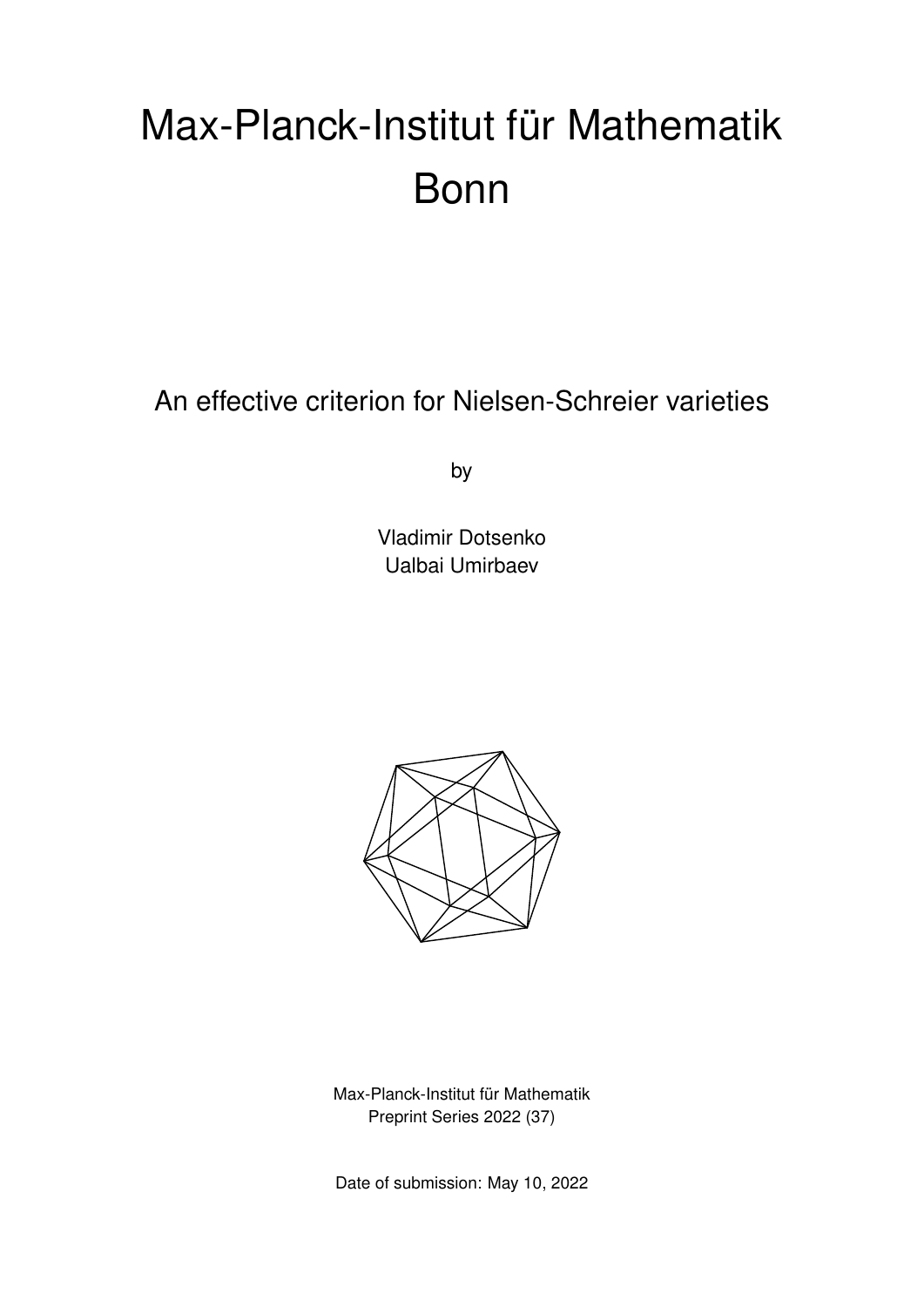# An effective criterion for Nielsen-Schreier varieties

by

Vladimir Dotsenko Ualbai Umirbaev

Max-Planck-Institut für Mathematik Vivatsgasse 7 53111 Bonn Germany

Institut de Recherche Mathématique Avancée UMR 7501 Université de Strasbourg et CNRS 7 rue René-Descartes 67000 Strasbourg Cedex France

Department of Mathematics Wayne State University Detroit, MI 48202 USA

Department of Mathematics Al-Farabi Kazakh National University Almaty, 050040 Kazakhstan

Institute of Mathematics and Mathematical Modeling Almaty, 050010 Kazakhstan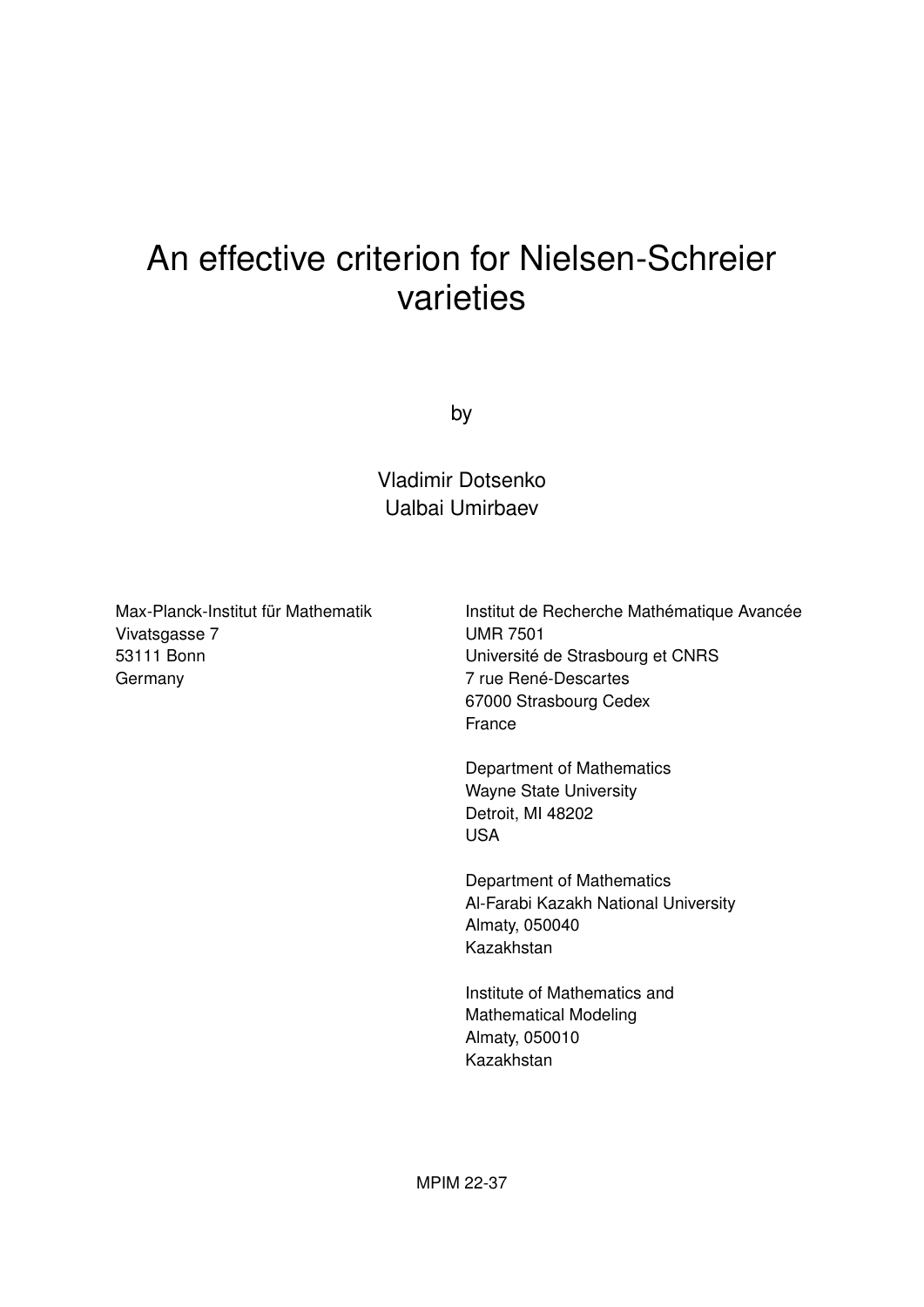#### **AN EFFECTIVE CRITERION FOR NIELSEN–SCHREIER VARIETIES**

VLADIMIR DOTSENKO AND UALBAI UMIRBAEV

*To the memory of V. A. Artamonov (1946–2021)*

ABSTRACT. All algebras of a certain type are said to form a Nielsen–Schreier variety if every subalgebra of every free algebra is free. Using methods of the operad theory, we propose an effective combinatorial criterion for that property in the case of algebras over a field of zero characteristic. Using this criterion, we show that the variety of all pre-Lie algebras is Nielsen–Schreier, and that, quite surprisingly, there are already infinitely many Nielsen–Schreier varieties of algebras with one binary operation and identities of degree three.

# 1. INTRODUCTION

Algebras satisfying certain identities are said to form a Nielsen–Schreier variety of algebras if all subalgebras of all free algebras are free; this generalises for algebras over a field the celebrated property of groups established by Nielsen [\[56\]](#page-30-0) and Schreier [\[62\]](#page-30-1). The problem of classifying all varieties having this property was originally recorded in the 1976 edition of Dniester Notebook by V. A. Parfenov (see the easily accessible English translation of a later edition [\[1,](#page-28-0) Question 1.179]), and then reiterated in [\[10,](#page-28-1) Problem 1.1] and in [\[54,](#page-30-2) Problem 11.3.9]. Additionally, the same question is raised in the survey on "niceness theorems" by Hazewinkel [\[32\]](#page-29-0), who writes (about the existing general freeness result of Fresse [\[28\]](#page-29-1)):

I don't think it can be made to take care of the subobject freeness theorems; but there probably is a general theorem, yet to be formulated and proved, that can take care of those.

The Dniester Notebook question of Parfenov also asked whether there existed Nielsen–Schreier varieties of algebras with one binary operation other than all algebras (Kurosh [\[42\]](#page-29-2)), all Lie algebras (Shirshov and Witt [\[70,](#page-30-3) [72\]](#page-30-4)), all commutative or anticommutative algebras (Shirshov [\[71\]](#page-30-5)), and all algebras with zero product. This latter question was answered by the second author [\[67\]](#page-30-6) who proved the Nielsen–Schreier property for the variety of all algebras satisfying the identity  $xx^2 = 0$ .

The Nielsen–Schreier property of a variety has been perceived as very rare. For instance, among varieties of Lie algebras only the variety of all Lie algebras and the variety of Lie algebras with zero Lie bracket are Nielsen–Schreier (Bakhturin [\[11\]](#page-28-2)). If one considers more general structure operations, the Nielsen– Schreier property was proved for varieties of algebras with structure operations that satisfy *no identities* (Kurosh [\[43\]](#page-29-3)), and for varieties of algebras with structure operations whose only identities are particular symmetries under permutations of arguments (Polin [\[59\]](#page-30-7)); more recently, a similar but more complicated result was established by Shestakov and the second author [\[64\]](#page-30-8) for the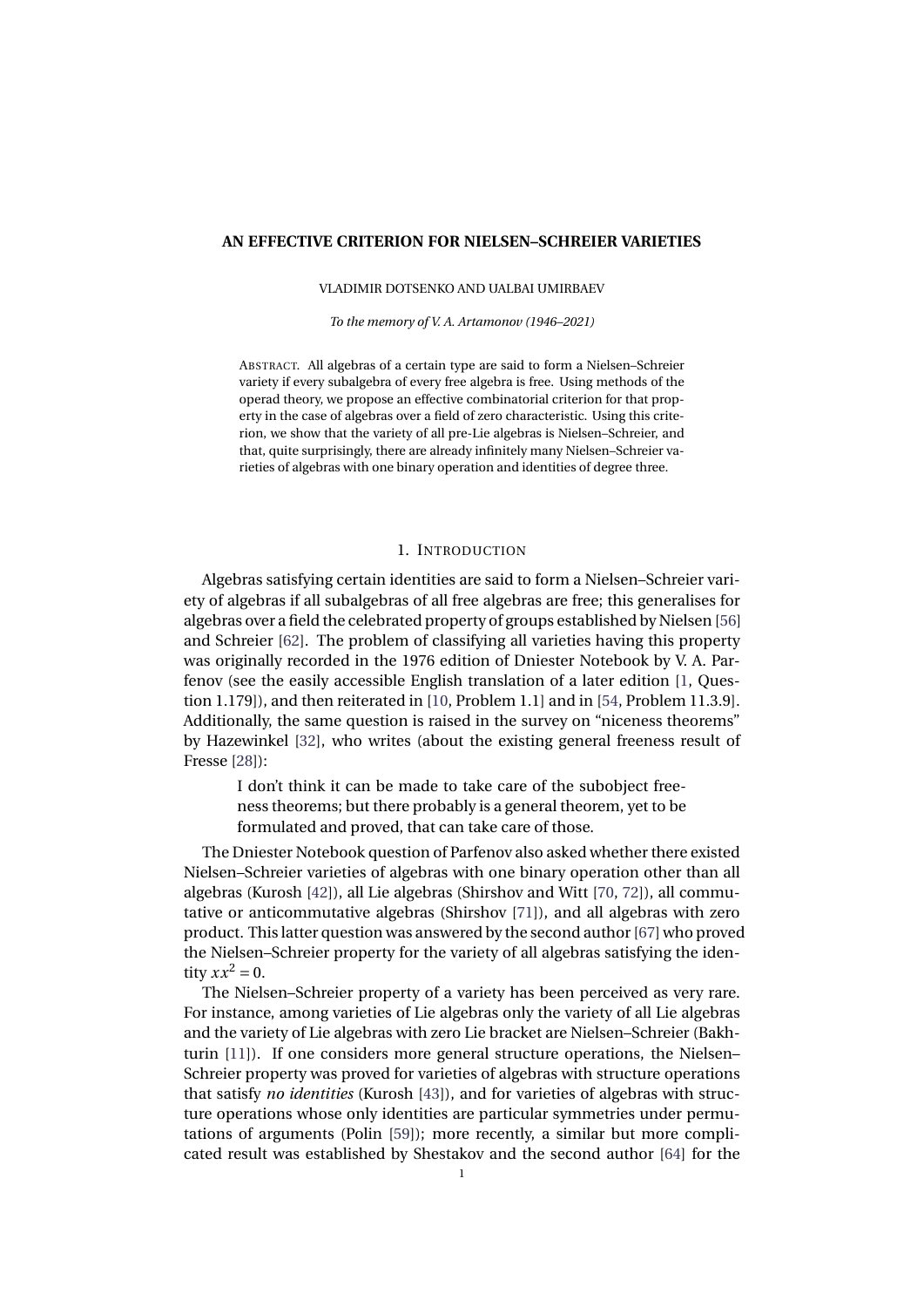so called Akivis algebras. The Nielsen–Schreier property is also true for a number of varieties closely related to that of all Lie algebras: the varieties of all Lie *p*-algebras (Witt [\[72\]](#page-30-4)), of Lie superalgebras (Mikhalev and Shtern [\[50,](#page-29-4) [65\]](#page-30-9)), and of Lie *p*-superalgebras (Mikhalev [\[51\]](#page-29-5)). Finally, there is an elegant observation of Mikhalev and Shestakov [\[53\]](#page-30-10) that one can get new Nielsen–Schreier varieties by forming PBW-pairs with known ones; this gives new proofs for many of the above cases, as well as for the variety of Sabinin algebras, first proved to be Nielsen–Schreier in [\[19\]](#page-28-3).

The second author established [\[67,](#page-30-6) [69\]](#page-30-11) that over a field of zero characteristic a variety M is Nielsen–Schreier if and only if the following two conditions hold:

- (1) for every free M-algebra *A*, its universal multiplicative enveloping algebra  $U_{\mathfrak{M}}(A)$  is a free associative algebra,
- (2) for every homogeneous subalgebra  $H$  of every free  $M$ -algebra  $A$ , the universal multiplicative enveloping algebra  $U_{\mathfrak{M}}(A)$  is a free  $U_{\mathfrak{M}}(H)$ -module.

These conditions are not very easy to check, so this criterion has not been used to advance in classification of Schreier varieties. In our present work we prove a criterion of a completely different flavour that is easy to check and at the same time holds for many "new "varieties of algebras. Our main result is the following effective combinatorial criterion expressed in terms of Gröbner bases for operads [\[15,](#page-28-4) [24\]](#page-28-5).

**Theorem** (Th. [4.1\)](#page-17-0). Suppose that the operad  $\mathcal{O}$  encoding the given variety of al*gebras* M *defined over a field* **k** *of zero characteristic satisfies the following two properties:*

- *for the reverse graded path-lexicographic ordering, each leading term of the reduced Gröbner basis of the corresponding shuffle operad* O*<sup>f</sup> has the minimal leaf directly connected to the root,*
- *for the graded path-lexicographic ordering, each leading term of the reduced Gröbner basis of the corresponding shuffle operad* O*<sup>f</sup> is a left comb with the maximal leaf directly connected to the root.*

# *Then the variety* M *has the Nielsen–Schreier property.*

Among the new varieties that we show to have the Nielsen–Schreier property using this criterion, the following examples are perhaps most interesting:

- the variety of pre-Lie (also known as right-symmetric) algebras,
- the variety of nonassociative algebras satisfying the identity

$$
xx^2 + \alpha x^2 x = 0,
$$

for every given  $\alpha \neq 1$ ,

• the variety of nonassociative algebras satisfying the identity

$$
x(x(\cdots (xx^2)))=0.
$$

The last two examples, both of which generalize the identity  $xx^2 = 0$  of [\[67\]](#page-30-6), show that, over a field of zero characteristic, the set of Nielsen–Schreier varieties of algebras with just one binary operation is infinite in two different ways, containing both countable families with growing degrees of identities and parametric families with fixed degrees of identities; this suggests that Nielsen–Schreier varieties are not as rare as they were thought to be.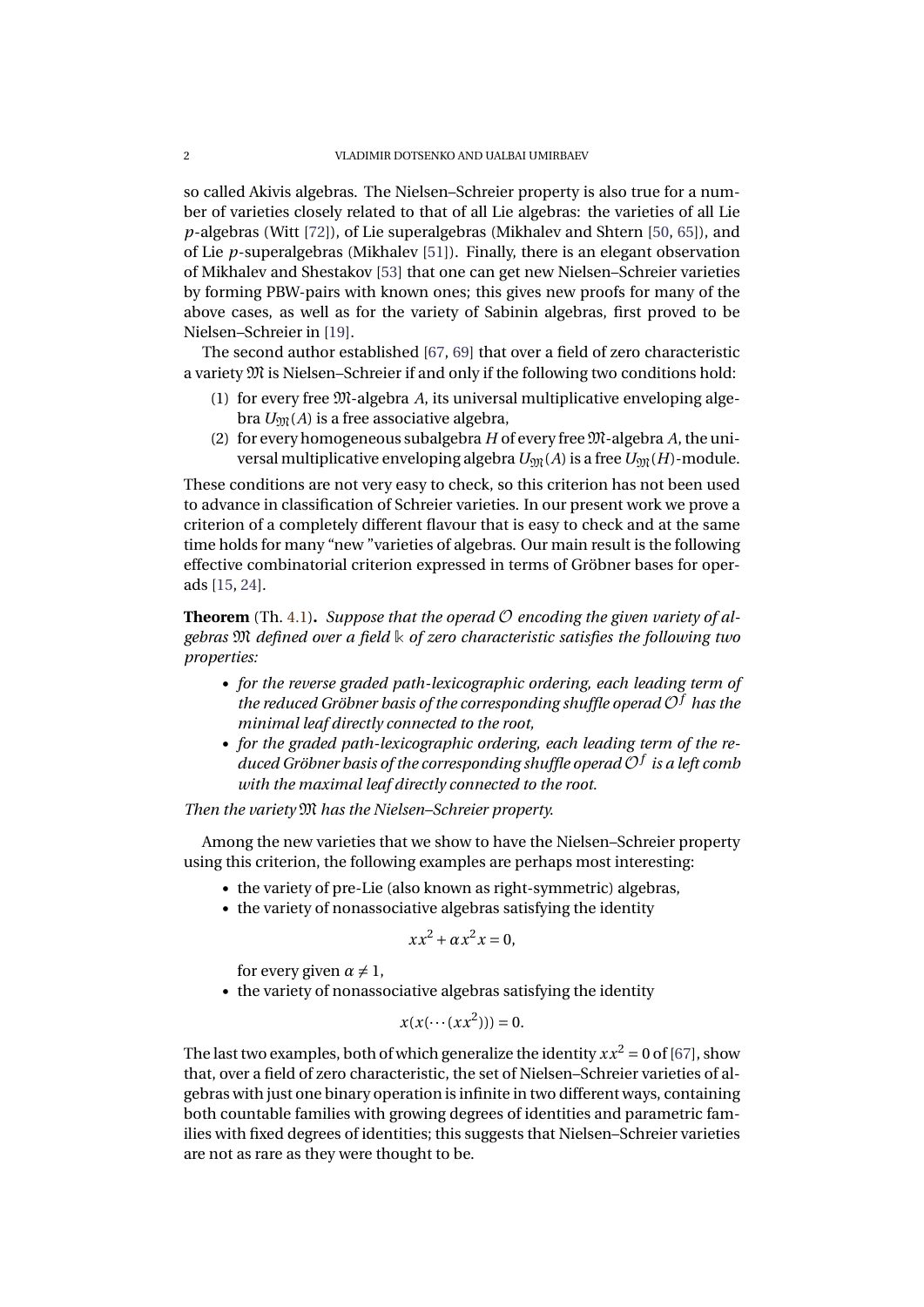Our work should be viewed as another step in the programme of applying operadic methods to classical questions about varieties of algebras, in the spirit of the first author's work with Tamaroff [\[25\]](#page-29-6) on a functorial criterion for PBW-pairs of varieties. While our methods may look "foreign" to the reader whose intuition comes from classical ring theory, a big advantage of them lies in applicability of the wealth of methods not available on the level of algebras. That said, using operads forces us to only work with identities equivalent to multilinear ones, and so we focus on varieties of algebras over a field of zero characteristic; developing systematic methods for treating the Nielsen–Schreier property in positive characteristic remains an open problem.

The paper is organized as follows. In Section [2,](#page-4-0) we give the necessary background, making emphasis on basics of the operad theory for the reader whose intuition comes from the ring theory. In Section [3,](#page-14-0) we explain a homological approach to Nielsen–Schreier varieties, which in particular provides the reader with useful intuition for the requirements imposed by our combinatorial criterion. In Section [4,](#page-16-0) we state and prove our combinatorial criterion. Finally, in Sections [5](#page-21-0)[–10,](#page-27-0) we present numerous applications of our result, exhibiting many new Nielsen–Schreier varieties of algebras.

# 2. CONVENTIONS AND RECOLLECTIONS

<span id="page-4-0"></span>All vector spaces in this paper are defined over a field **k** of zero characteristic. We use somewhat freely the language of category theory [\[47\]](#page-29-7), but go into great detail to explain basics of the operad theory to the reader whose intuition comes from the ring theory. Further details are available in the monographs [\[15,](#page-28-4) [46\]](#page-29-8).

<span id="page-4-1"></span>2.1. **Nielsen–Schreier varieties of algebras.** Let M be a variety of algebras, that is a class of algebras over **k** with certain structure operations satisfying certain identities. We shall assume that the set of basic structure operations of  $\mathfrak{M}$  does not include any elements of arity 0 or 1 and has finitely many operations of each arity; thus, we shall not consider unital associative algebras or Rota–Baxter type algebras (which are always equipped with a Rota–Baxter operator *R* of arity one), or vertex algebras (where one has infinitely many binary operations). Since we work over a field of zero characteristic, every system of identities is equivalent to a system of multilinear ones; sometimes we shall use non-multilinear identities for brevity, and we shall freely move between multilinear and non-multilinear descriptions of the same variety.

For a set *X*, we shall denote by  $F_{\text{M}}(X)$  the free  $\mathfrak{M}$ -algebra generated by *X*. It has a grading with respect to which all elements of *X* have degree one. For an element  $f \in F_{\mathfrak{M}}(X)$ , we denote by  $\hat{f}$  the nonzero homogeneous component of  $f$  of maximal degree. A system of elements  $f_1, \ldots, f_p \in F_{\mathfrak{M}}(X)$  is said to be *irreducible* if no element  $\hat{f}_i$  belongs to the subalgebra generated by  $\hat{f}_i$  with  $j \neq i$ . Such a system of elements is said to be *algebraically independent* if the obvious map from the free algebra on *p* generators to the subalgebra these elements generate is an isomorphism.

**Proposition 2.1** ([\[8,](#page-28-6) [44\]](#page-29-9))**.** *Over an infinite field, the following properties of a variety* M *are equivalent:*

• *every irreducible system of elements in every free*M*-algebra is algebraically independent,*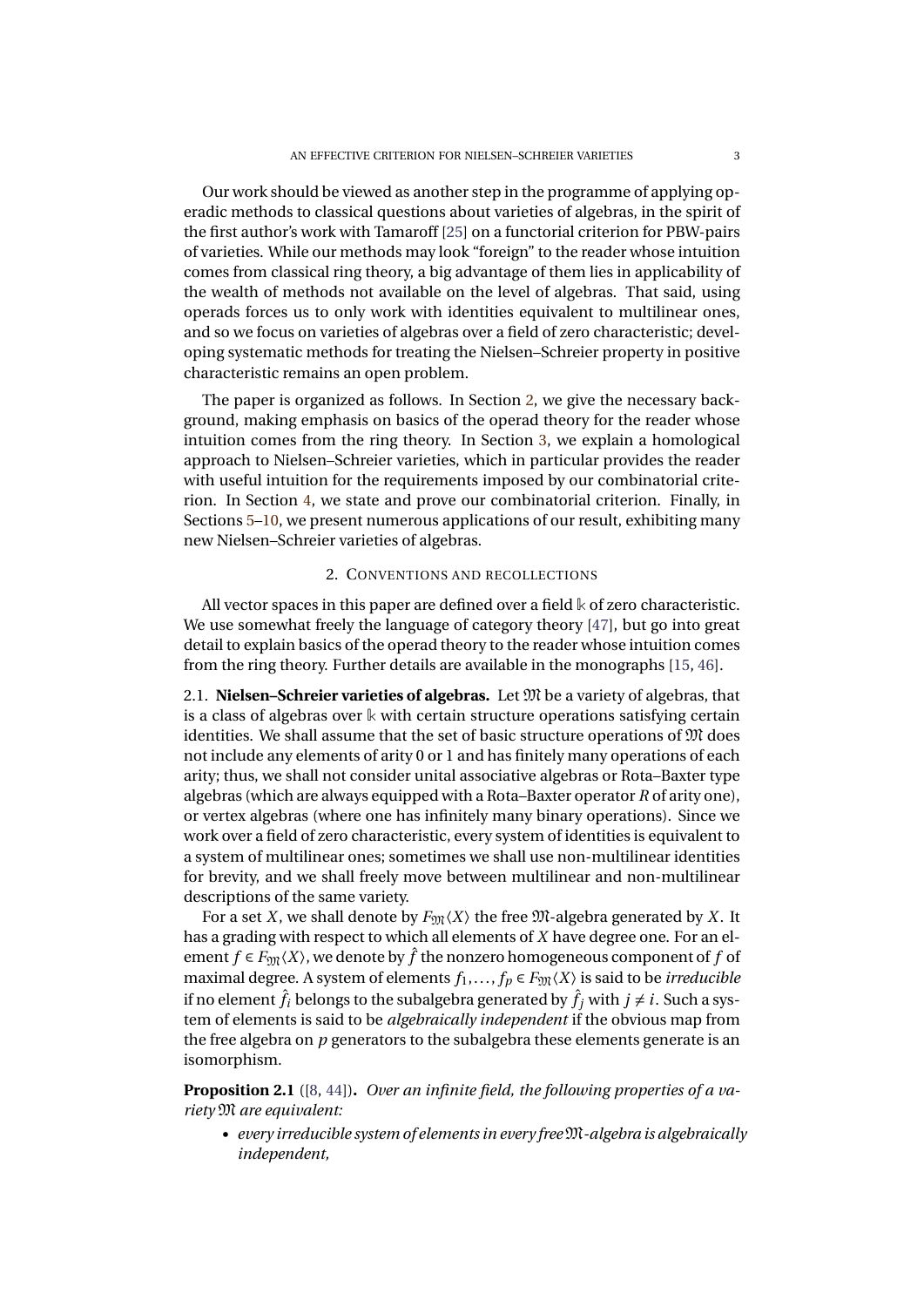• *every subalgebra of every free* M*-algebra is free.*

We call a variety M satisfying either of these equivalent properties a *Nielsen– Schreier variety*. The following necessary and sufficient condition for the Nielsen– Schreier property was proved by the second author.

<span id="page-5-0"></span>**Theorem 2.2** ([\[67,](#page-30-6) Th. 1])**.** *Over a field of zero characteristic, a variety*M*is Nielsen– Schreier if and only if the following two conditions hold:*

- *(1) for every free* M*-algebra A, its universal multiplicative enveloping algebra*  $U_{\mathfrak{M}}(A)$  *is a free associative algebra,*
- *(2) for every homogeneous subalgebra H of every free* M*-algebra A, the universal multiplicative enveloping algebra*  $U_{\mathfrak{M}}(A)$  *is a free*  $U_{\mathfrak{M}}(H)$ *-module.*

One interesting consequence of the Nielsen–Schreier property is the following general theorem of Lewin describing the group of automorphisms of a finitely generated free algebra.

**Theorem 2.3** ([\[44,](#page-29-9) Th. 4])**.** *Let* M *be a Nielsen–Schreier variety of algebras, and let*  $A = F_{\text{YM}}(x_1, \ldots, x_n)$  *be a finitely generated free algebra in this variety. The group of automorphisms of A is generated by the permutations of*  $x_1, \ldots, x_n$  *together with the automorphisms*

$$
x_i \mapsto \begin{cases} \alpha x_i, & i = 1, \\ x_i, & i \neq 1, \end{cases} \qquad x_i \mapsto \begin{cases} x_1 + w(x_2, \dots, x_n), & i = 1, \\ x_i, & i \neq 1. \end{cases}
$$

*In other words, every automorphism of a finitely generated free*M*-algebra is tame.*

Moreover, a result of the second author shows that in this case it is possible to describe the automorphism group of each free algebra by generators and relations [\[68\]](#page-30-12).

In the case of Lie algebras, one can also use freeness of subalgebras of free Lie algebras to perform certain cohomology computations [\[31\]](#page-29-10), and to establish analogues of the Schreier formula for groups [\[58\]](#page-30-13). It would be interesting to explore similar applications for numerous varieties whose Nielsen–Schreier property is proved in this paper. We hope to address this elsewhere.

2.2. **The language of symmetric operads.** It is well known that over a field of characteristic zero every system of algebraic identities is equivalent to multilinear ones. Let us briefly explain how this leads to the notion of an operad. To a variety of algebras M without constants (operations of zero arity), one may associate the datum

$$
\mathcal{O}=\mathcal{O}_{\mathfrak{M}}:=\{\mathcal{O}(n)\}_{n\geq 1},
$$

where  $\mathcal{O}(n)$  is the  $S_n$ -module of multilinear elements (that is, elements of multidegree  $(1, 1, \ldots, 1)$  in the free algebra  $F_{\mathfrak{M}}(x_1, \ldots, x_n)$ . We note that the underlying vector space of each free algebra can be reconstructed from this datum as

$$
\mathcal{O}(V) := \bigoplus_{n \geq 1} \mathcal{O}(n) \otimes_{\Bbbk S_n} V^{\otimes n},
$$

where *V* is the vector space spanned by the generators of that algebra.

Each individual free algebra only has its own algebra structure. If we consider all free algebras at the same time, there is something new that emerges: in the language of category theory, we have a *monad*. To see what this means, we regard the assignment to a vector space *V* the free algebra generated by *V* as a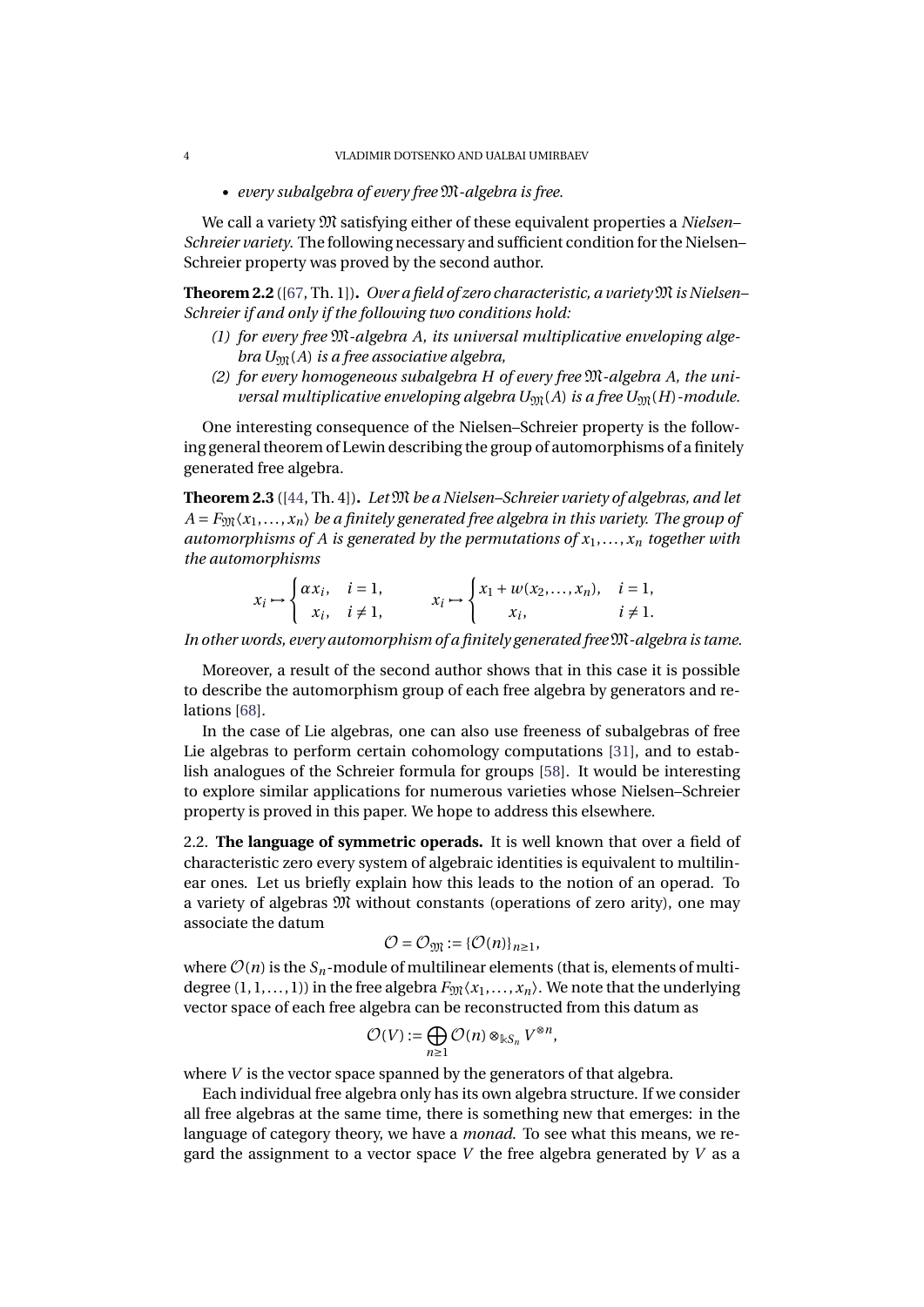functor from the category of vector spaces to itself. Nothing prevents us from applying that functor twice, considering  $F_{\mathfrak{M}}\langle F_{\mathfrak{M}}\langle V \rangle$ ; elements of that vector space are all possible substitution schemes of M-polynomials into each other. Of course, there is a canonical linear map

$$
\tau_V\colon F_{\mathfrak{M}}\langle F_{\mathfrak{M}}\langle V\rangle\rangle\to F_{\mathfrak{M}}\langle V\rangle,
$$

which says that for a substitution scheme, we can actually perform a substitution, and write a M-polynomial of M-polynomials as a M-polynomial. This map *τ* gives our functor a monad structure, meaning that it is associative: if we apply our functor three times, forming the gigantic algebra

$$
F_{\mathfrak{M}}\langle F_{\mathfrak{M}}\langle F_{\mathfrak{M}}\langle V\rangle\rangle\rangle,
$$

there are two different maps to  $F_{\mathfrak{M}}(V)$ , depending on the order of substitutions, and those give the same result. (Strictly speaking, to talk about a monad, one should also discuss the unitality, but the compatibility of the maps  $\tau_V$  with the obvious embedding maps  $\iota_V: V \to F_{\text{YM}}(V)$  is too trivial to spend time on it.) This structure can be restricted to multilinear elements, and it defines what is called an operad structure on the sequence  $\{\mathcal{O}(n)\}_{n\geq 1}$ . In the language of operads, our above constraints on varieties of algebras are as follows. Absence of structure operations of arity 0 is described by the word "reduced", absence of structure operations of arity 1 is described by the word "connected" (note that there always exists one "trivial" operation of arity 1, which is identical on every element of every algebra; this operation is not regarded as a structure operation and is permitted). Thus, throughout this paper we work with reduced connected operads.

One key difference between the language of varieties and the language of operads may have already become apparent. Namely, in terms of varieties of algebras, properties like commutativity and associativity are on the same ground: both express certain identities in algebras. In terms of operads, commutativity of an operation is a symmetry type, a consequence of the fact that an operad is in particular a sequence of  $S_n$ -modules, while associativity of an operation is an identity: a relation between results of substitution of operations into one another. This distinction will be very important for us. A clean interpretation of how an operad structure formalizes the notion of substitutions of multilinear maps uses the language of linear species, which we shall now recall.

The theory of species of structures originated at the concept of a combinatorial species, invented by Joyal [\[35\]](#page-29-11) and presented in great detail in [\[13\]](#page-28-7). The same definitions apply if one changes the target symmetric monoidal category; in particular, if one considers the category of vector spaces, one obtains what is called a linear species. Let us recall some key definitions, referring the reader to [\[2\]](#page-28-8) for further information.

A *linear species* is a contravariant functor from the groupoid of finite sets (the category whose objects are finite sets and whose morphisms are bijections) to the category of vector spaces. This definition is not easy to digest at a first glance, and a reader with intuition coming from varieties of algebras is invited to think of the value  $S(I)$  of a linear species S on a finite set I as of the set of multilinear operations of type  $S$  (accepting arguments from some vector space  $V_1$ ) and assuming values in some vector space  $V_2$ ) whose inputs are indexed by *I*. A linear species S is said to be *reduced* is  $S(\emptyset) = 0$ ; this means that we do not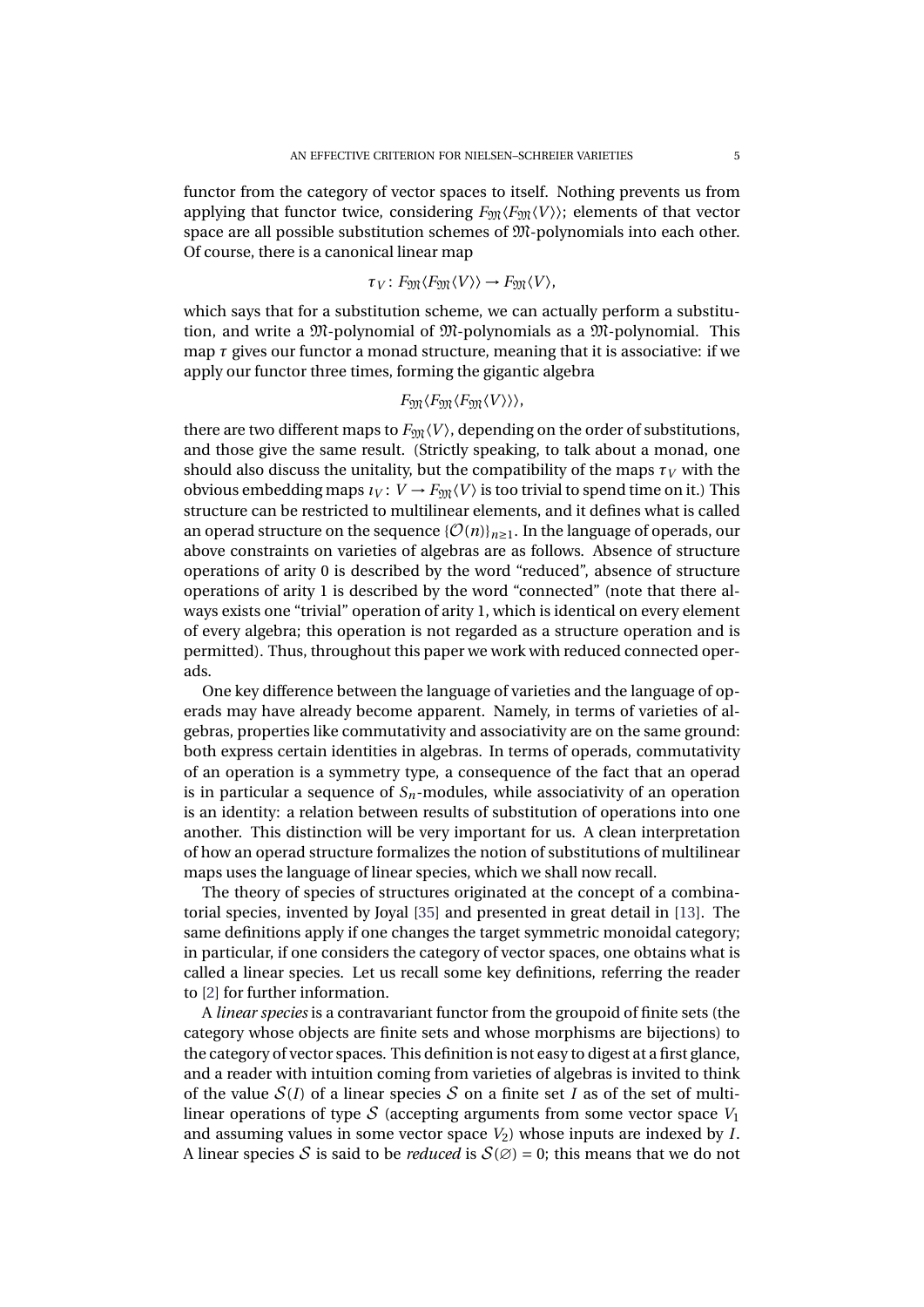consider "constant" multilinear operations. (This is perhaps the only situation where several different terminologies clash in our paper: we use the word "reduced" for linear species to indicate that the value on the empty set is zero, and for Gröbner bases to indicate that we consider the unique Gröbner basis of a certain irreducible form.)

Sometimes, a "skeletal definition" is preferable: the category of linear species is equivalent to the category of symmetric sequences  ${\mathcal{S}(n)}_{n\geq 0}$ , where each  $S(n)$  is a right  $S_n$ -module, a morphisms between the sequences  $S_1$  and  $S_2$  in this category is a sequence of  $S_n$ -equivariant maps  $f_n: S_1(n) \to S_2(n)$ . While this definition may seem more appealing, the functorial definition simplifies the definitions of operations on linear species: it is harder to comprehend the two following definitions skeletally.

The *Cauchy product* of two linear species  $S_1$  and  $S_2$  is defined by the formula

$$
(\mathcal{S}_1 \cdot \mathcal{S}_2)(I) := \bigoplus_{I=I_1 \sqcup I_2} \mathcal{S}_1(I_1) \otimes \mathcal{S}_2(I_2).
$$

One may consider monoids with respect to the Cauchy product which are called *twisted associative algebras* [\[15\]](#page-28-4), and are useful when working with universal multiplicative enveloping algebras of algebras in different varieties of algebras; we shall use them meaningfully below. Additionally, the crucial *composition product* of linear species is compactly expressed via the Cauchy product as

$$
\mathcal{S}_1\circ\mathcal{S}_2:=\bigoplus_{n\geq 0}\mathcal{S}_1(\{1,\ldots,n\})\otimes_{\Bbbk S_n}\mathcal{S}_2^{\cdot n},
$$

that is, if one unwraps the definitions,

$$
(\mathcal{S}_1 \circ \mathcal{S}_2)(I) = \bigoplus_{n \geq 0} \mathcal{S}_1(\{1,\ldots,n\}) \otimes_{\mathbb{K}S_n} \left( \bigoplus_{I=I_1 \sqcup \cdots \sqcup I_n} \mathcal{S}_2(I_1) \otimes \cdots \otimes \mathcal{S}_2(I_n) \right).
$$

The linear species 1 which vanishes on a finite set *I* unless  $|I| = 1$ , and whose value on  $I = \{a\}$  is given by  $\& a$  is the unit for the composition product: we have  $\mathbb{1} \circ \mathcal{S} = \mathcal{S} \circ \mathbb{1} = \mathcal{S}.$ 

Formally, a *symmetric operad* is a monoid with respect to the composition product. It is just the multilinear version of substitution schemes of free algebras discussed above, but re-packaged in a certain way. The advantage is that existing intuition of monoids and modules over them, available in any monoidal category [\[47\]](#page-29-7), can be used for studying varieties of algebras. In particular, one can talk about left or right modules over operads, a notion which does not emerge too frequently in the context of varieties of algebras (though right ideals of an operad have been extensively studied in the theory of PI-algebras under the name "T-spaces").

The free symmetric operad generated by a linear species  $\mathcal X$  is defined as follows. Its underlying linear species is the species  $\mathcal{T}(\mathcal{X})$  for which  $\mathcal{T}(\mathcal{X})(I)$  is spanned by decorated rooted trees (including the rooted tree without internal vertices and with just one leaf, which corresponds to the unit of the operad): the leaves of a tree must be in bijection with *I*, and each internal vertex *v* of a tree must be decorated by an element of  $\mathcal{X}(I_\nu)$ , where  $I_\nu$  is the set of incoming edges of *v*. Such decorated trees should be thought of as tensors: they are linear in each vertex decoration. The operad structure is given by grafting of trees onto each other. We remark that if one prefers the skeletal definition, one can talk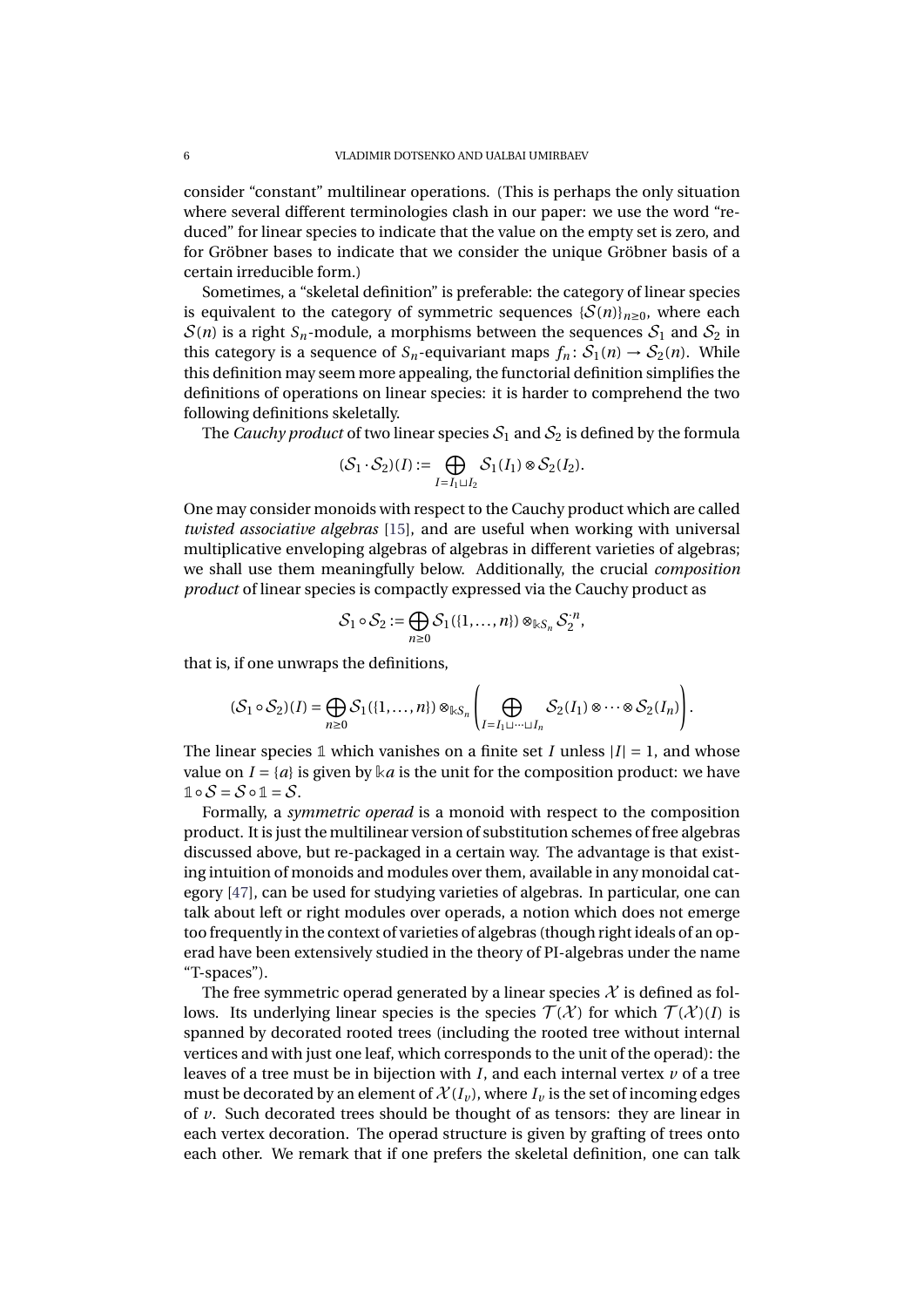about the free operad generated by a collection of *Sn*-modules, but the formulas will become heavier.

2.3. **Shuffle operads and Gröbner bases.** We shall now recall how to develop a workable theory of normal forms in operads using the theory of Gröbner bases developed by the first author and Khoroshkin [\[24\]](#page-28-5). It is important to emphasize that it is in general extremely hard to find convenient normal forms in free algebras for a given variety M. However, focusing on multilinear elements simplifies the situation quite drastically: for instance, for a basis in multilinear elements for the operad controlling Lie algebras one may take all left-normed commutators of the form

$$
[[[a_1, a_{i_2}], \cdots], a_{i_n}],
$$

where  $i_2, \ldots, i_n$  is a permutation of  $2, \ldots, n$ ; by contrast, all known bases in free Lie algebras [\[60\]](#page-30-14) are noticeably harder to describe.

To define Gröbner bases for operads, one builds, step by step, an analogue of the theory of Gröbner bases for noncommutative associative algebras. To do this, one has to abandon the universe that has symmetries, for otherwise there is not even a good notion of a monomial that leads to a workable theory. The kind of monoids that have a good theory of Gröbner bases are *shuffle operads*. A rigorous definition of a shuffle operad uses ordered species [\[13\]](#page-28-7), which we shall now discuss in the linear context.

An *ordered linear species* is a contravariant functor from the groupoid of finite ordered sets (the category whose objects are finite totally ordered sets and whose morphisms are order preserving bijections) to the category of vector spaces. In terms of the intuition with multilinear maps, this more or less corresponds to choosing a basis of multilinear operations whose inputs are indexed by an ordered set *I*. An ordered linear species S is said to be *reduced* is  $S(\emptyset) = 0$ .

The *shuffle Cauchy product* of two ordered linear species  $S_1$  and  $S_2$  is defined by the same formula as in the symmetric case:

$$
(\mathcal{S}_1 \cdot_{\text{III}} \mathcal{S}_2)(I) := \bigoplus_{I=I_1 \sqcup I_2} \mathcal{S}_1(I_1) \otimes \mathcal{S}_2(I_2).
$$

One may consider monoids with respect to the Cauchy product; they are called *shuffle algebras* [\[15,](#page-28-4) [61\]](#page-30-15) or *permutads* [\[45\]](#page-29-12). Moreover, even in the absence of symmetric group actions, the extra datum of an order in our category allows one to define *divided powers* of reduced ordered linear species by

$$
\mathcal{S}^{(n)}(I) := \bigoplus_{\substack{I = I_1 \sqcup \dots \sqcup I_n, \\ I_1, \dots, I_n \neq \emptyset, \\ \min(I_1) < \dots < \min(I_n)}} \mathcal{S}(I_1) \otimes \dots \otimes \mathcal{S}(I_n).
$$

Using those, the *shuffle composition product* of two reduced ordered linear species  $S_1$  and  $S_2$  is defined by the formula

$$
\mathcal{S}_1 \circ \text{III } \mathcal{S}_2 := \bigoplus_{n \geq 1} \mathcal{S}_1(\{1,\ldots,n\}) \otimes \mathcal{S}_2^{(n)},
$$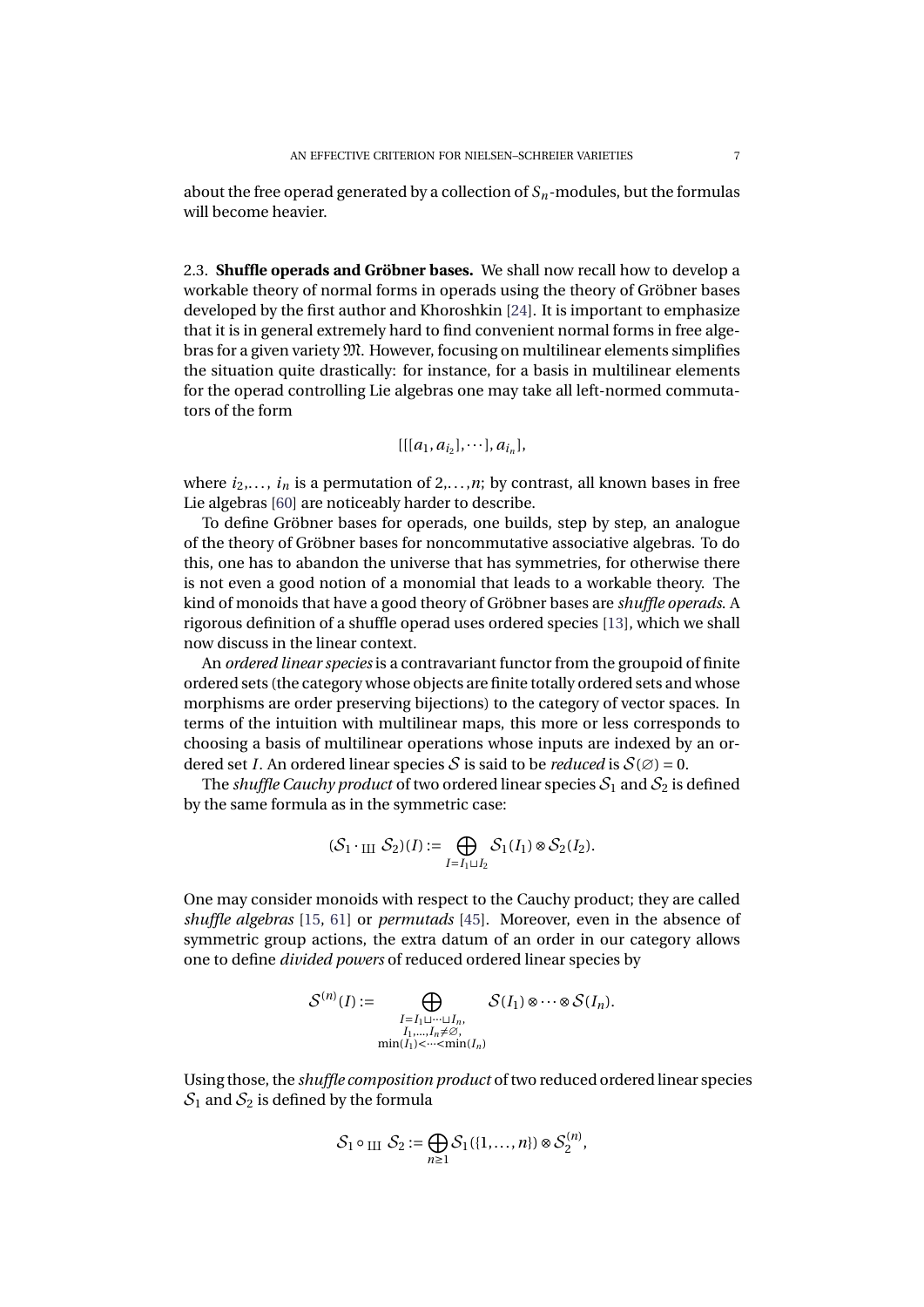that is, if one unwraps the definitions,

$$
(S_1 \circ \text{III } S_2)(I) = \bigoplus_{n \geq 1} S_1(\{1, ..., n\}) \otimes \left(\bigoplus_{\substack{I = I_1 \sqcup \dots \sqcup I_n, \\ I_1, ..., I_n \neq S, \\ \min(I_1) < \dots < \min(I_n)}} S_2(I_1) \otimes \dots \otimes S_2(I_n)\right).
$$

The linear species **1** discussed above may be regarded as an ordered linear species; as such, it is the unit of the shuffle composition product.

Formally, a *shuffle operad* is a monoid with respect to the shuffle composition product. As we shall see below, each symmetric operad gives rise to a shuffle operad, and that is the main reason to care about shuffle operads. However, we start with explaining how to develop a theory of Gröbner bases of ideals in free shuffle operads.

To describe free shuffle operads, we first define shuffle trees. Combinatorially, a *shuffle tree* is a planar rooted tree whose leaves are indexed by a finite ordered set *I* in such a way that the following "local increasing condition" is satisfied: for every vertex of the tree, the minimal leaves of trees grafted at that vertex increase from the left to the right. The free shuffle operad generated by an ordered linear species  $\mathcal X$  can be defined as follows. It is an ordered linear species  $\mathcal T_{\rm III}(\mathcal X)$  for which  $\mathcal{T}_{\text{III}}(\mathcal{X})(I)$  is spanned by decorated shuffle trees: each internal vertex  $\nu$  of a tree must be decorated by an element of  $\mathcal{X}(I_{\nu})$ , where  $I_{\nu}$  is the set of incoming edges of *v*, ordered from the left to the right according to the planar structure. Such decorated trees should be thought of as tensors: they are linear in each vertex decoration. The operad structure is given by grafting of trees onto each other. One particular class of shuffle trees we shall consider are the so called *left combs*: trees for which all vertices appear on the unique path from the root to the minimal leaf. For instance, among the shuffle trees



the first two are left combs, and the last two are not.

Given a basis of the vector space of an ordered linear species  $\mathcal{X}$ , one may consider all shuffle trees whose vertices are decorated by those basis elements. Such shuffle trees with leaves in a bijection with the given ordered set *I* form a basis of  $\mathcal{T}_{III}(\mathcal{X})(I)$ , and we shall think of them as monomials in the free shuffle operad.

The next step in developing a theory of Gröbner bases is to define divisibility of monomials. Suppose that we have a shuffle tree *S*. We can insert another shuffle tree  $S'$  into an internal vertex of  $S$ , and connect its leaves to the children of that vertex so that the order of leaves agrees with the left-to-right order of the children. We say that the thus obtained shuffle tree is divisible by  $S'$ , and use this notion of divisibility to define divisibility of decorated shuffle trees, that is of monomials in the free operad. For example, if we work in the free operad generated by the ordered linear species  $\mathcal X$  such that  $\mathcal X(I)$  is nonzero only for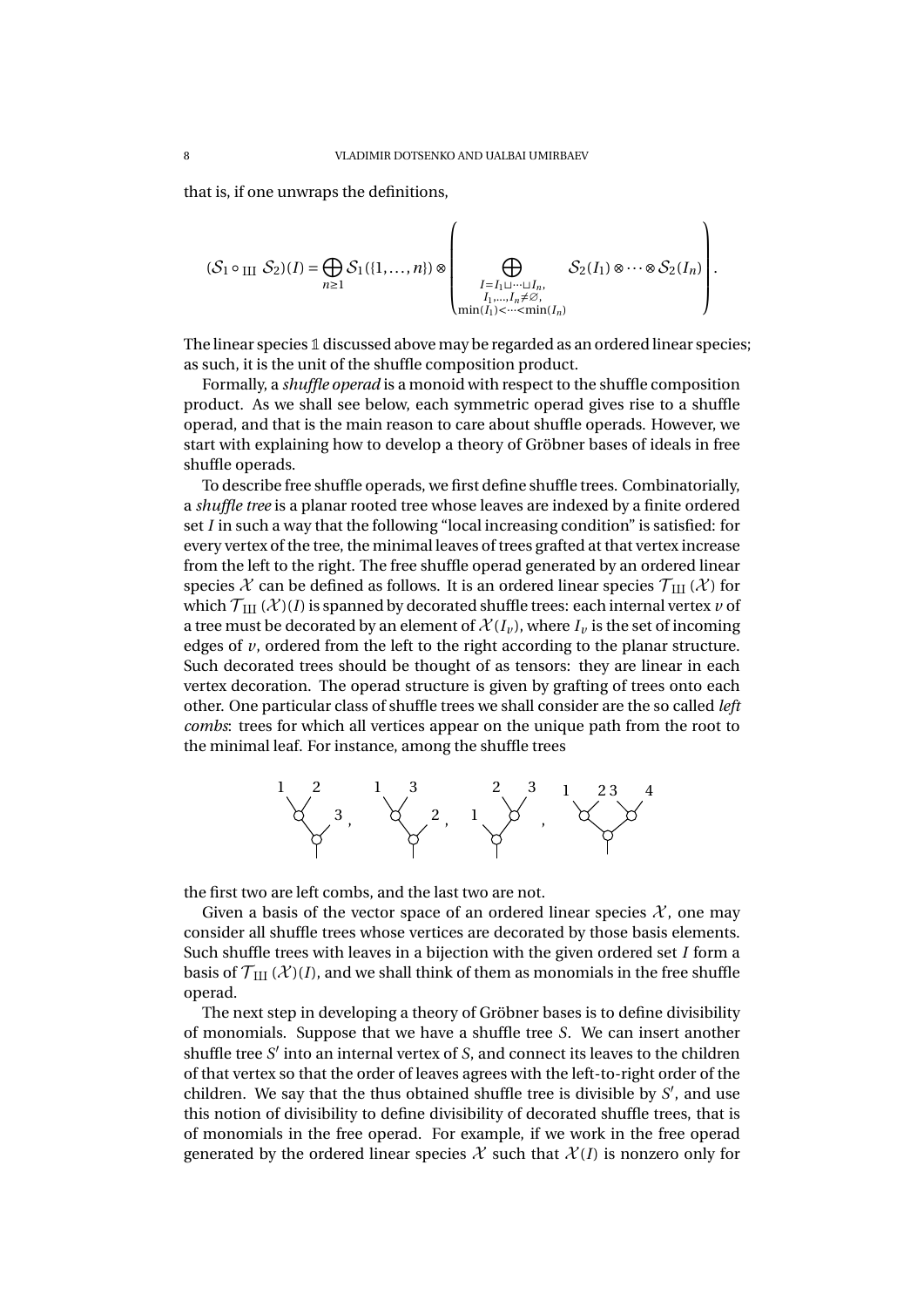$|I| = 2$ , and is spanned by one element *x*, we may insert the tree  $U =$ 

into the ternary vertices of the trees



We obtain



Once divisibility is understood, the usual Gröbner–Shirshov method of computing S-polynomials (in the language of Shirshov, one would say "compositions", which has the huge disadvantage in the case of operads where the same word is used to talk about the monoid structure), normal forms, etc. works in the usual way, if one has an *admissible ordering of monomials*, that is a total ordering of shuffle trees with the given set of leaf labels which is compatible with the shuffle operad structure. Such orderings exist, and we invite the reader to consult [\[15,](#page-28-4) [22\]](#page-28-9) for definitions and examples. For us the so called graded pathlexicographic ordering and reverse graded path-lexicographic ordering will be of particular importance. With respect to the former, the trees are first compared by the depth of their leaves, while with respect to the latter, one reverses the comparison with respect to the depth of the leaves (in both cases, leaves are considered one by one in their given order). Throughout the paper, we say "the (reverse) graded path-lexicographic ordering" (with the definite article), though such an ordering depends on some ordering of generators, which one may choose freely.

2.4. **From symmetric operads to shuffle operads.** Note that there is a forgetful functor  $\mathcal{S} \mapsto \mathcal{S}^f$  from all linear species to ordered linear species; it is defined by the formula  $S^f(I) := S(I^f)$ , where *I* is a finite totally ordered set and *If* is the same set but with the total order ignored. The reason to consider ordered linear species, shuffle algebras and shuffle operads is explained by the following proposition.

**Proposition 2.4** ([\[15,](#page-28-4) [24\]](#page-28-5)). *For any two linear species*  $S_1$  *and*  $S_2$ *, we have ordered linear species isomorphisms*

$$
\begin{aligned} (\mathcal{S}_1 \cdot \mathcal{S}_2)^f &\cong \mathcal{S}_1^f \cdot_{\text{III}} \mathcal{S}_2^f, \\ (\mathcal{S}_1 \circ \mathcal{S}_2)^f &\cong \mathcal{S}_1^f \circ_{\text{III}} \mathcal{S}_2^f. \end{aligned}
$$

*x* 2

*x*

1 3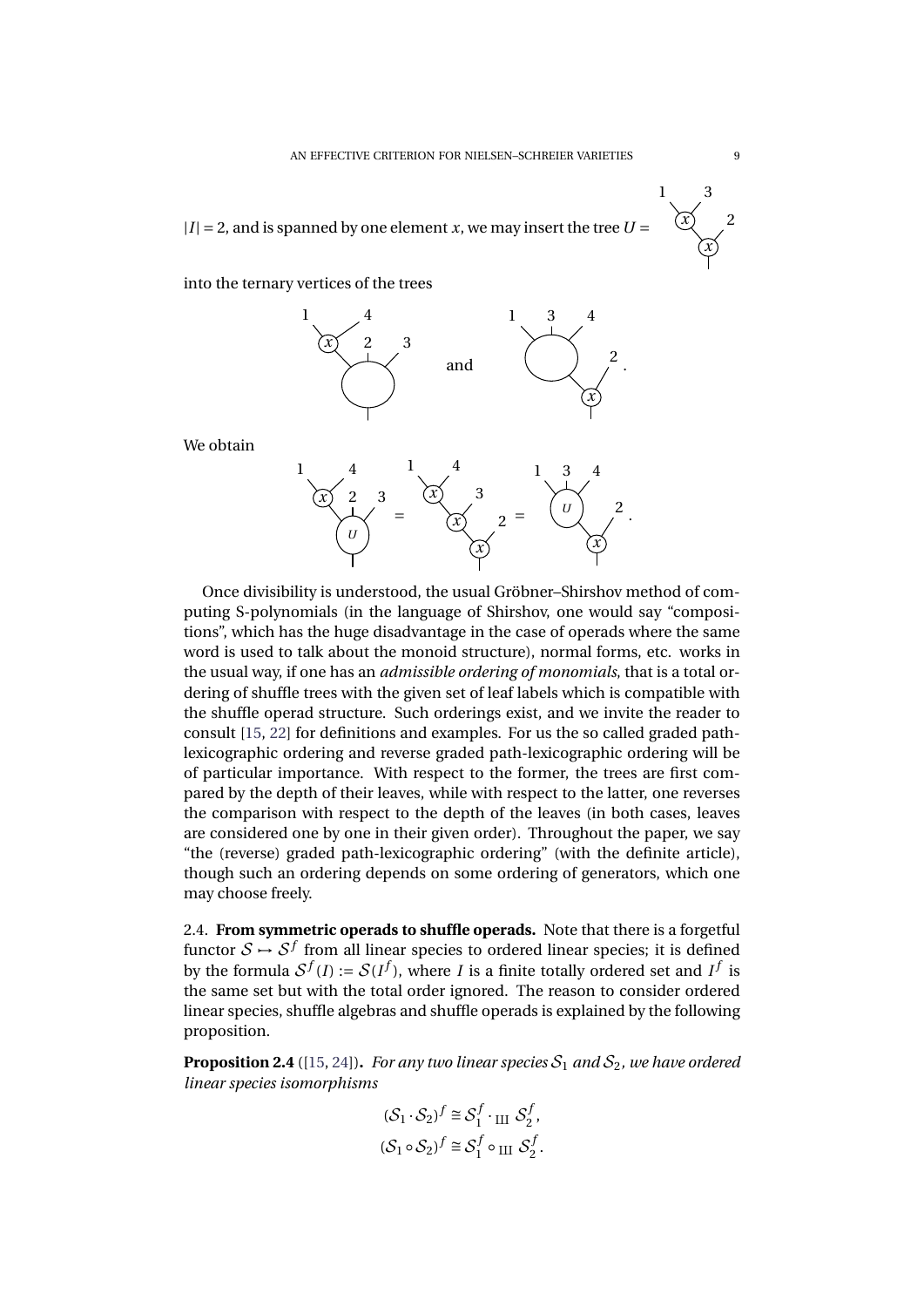*In particular, applying the forgetful functor to a twisted associative algebra produces a shuffle algebra, and applying a forgetful functor to a reduced symmetric operad gives a shuffle operad. The forgetful functor sends modules over symmetric operads to modules over shuffle operads, ideals to ideals, free symmetric operads to free shuffle operads, etc.*

As an example, let us suppose that we consider multilinear operations that one may define starting from one binary operation  $a_1, a_2 \rightarrow [a_1, a_2]$  which is skew-symmetric. Then we work with binary trees (each vertex is either a leaf or has two children), and each binary vertex is now decorated by our only structure operation. Applying the forgetful functor means rewriting each such tree in terms of monomials in the free shuffle operad, using the skew-symmetry of the operation. For instance, the "Jacobiator" (the element encoding the Jacobi identity)

$$
[[a_1,a_2],a_3]+[[a_2,a_3],a_1]+[[a_3,a_1],a_2]
$$

corresponds to the element



in the free symmetric operad, and then to the element

$$
J := \begin{matrix} 1 & 2 & 2 & 3 & 1 \\ \hline (-,-) & 3 & 1 & 3 \\ \hline (-,-) & 1 & 1 & 1 \\ \hline 1 & 1 & 1 & 1 \end{matrix}
$$

in the free shuffle operad. (For an operation  $f(a_1, a_2)$  without symmetries, one has to introduce another operation  $f^{\circ}(a_1, a_2) := f(a_2, a_1)$  to perform such rewriting: in the world of shuffle operads, we work with  $\Bbbk$ -modules, not  $\Bbbk S_n$ -modules.) There exists an admissible ordering for which the last of the three monomials in *J* is the largest one, and in order to compute the Gröbner basis, we should form the S-polynomial corresponding to the self-overlap *T* of that leading monomial with itself, which is



(If we denote [−,−] by *x*, we note that we saw these monomials when discussing divisibility.) The leading terms in an S-polynomial always cancel, and one needs to check if it has a non-zero reduced form with respect to the existing elements: if it does, that reduced form needs to be adjoined to the existing elements in the course of computing the Gröbner basis. In our particular case, the S-polynomial gets reduced to zero, and so the Jacobiator forms a Gröbner basis.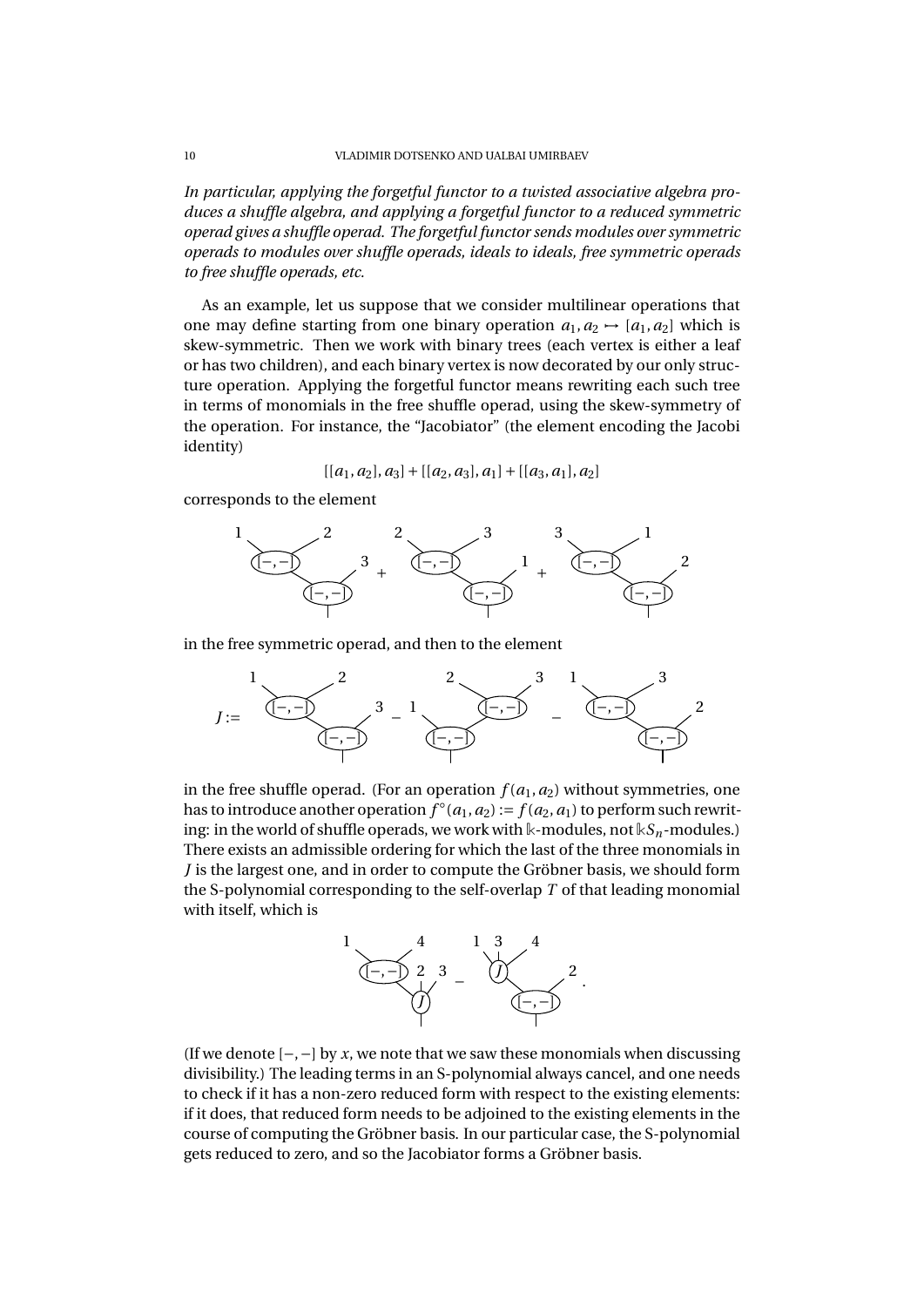To conclude this section, the forgetful functor from symmetric operads to shuffle operads allows one to go from the universe of "interesting" objects (actual varieties of algebras) to the universe of "manageable" objects (shuffle operads). Besides the symmetric group actions, it does not really lose any information, and, in particular, if certain properties can be expressed by saying that certain vector spaces are equal to zero, one can prove that in the context of shuffle operads (zero is zero with or without the symmetric group actions). For instance, all results on freeness (of operads or modules over operads) are like that, as we shall see in the next section.

2.5. **Homological criterion of freeness.** We shall now recall an important technical tool, a homological criterion of freeness of operadic modules. We refer the reader to [\[29\]](#page-29-13) for details on operadic modules and their homotopy theory.

Recall that for an operad  $\mathcal{O}$ , its left module  $\mathcal{L}$ , and its right module  $\mathcal{R}$ , there is a two-sided bar construction  $B_{\bullet}(\mathcal{R}, \mathcal{O}, \mathcal{L})$ . In somewhat concrete terms, it is spanned by rooted trees where for each tree the root vertex is decorated by an element of  $R$ , the internal vertices whose all children are leaves are decorated by elements of  $\mathcal{L}$ , and other internal vertices are decorated by elements of  $\mathcal{O}$ ; the differential contracts edges of the tree and uses the operadic composition and the module action maps. For an operad with unit,  $B_{\bullet}(\mathcal{O}, \mathcal{O}, \mathcal{O})$  is acyclic; moreover, for an augmented operad  $\mathcal O$  with the augmentation ideal  $\mathcal O_+$ , the two-sided bar construction  $B_{\bullet}(\mathcal{O}, \mathcal{O}_+, \mathcal{O})$  is acylic. This leads to a free resolution of any left  $\mathcal O$ -module  $\mathcal L$  as

$$
B_{\bullet}(\mathcal{O}, \mathcal{O}_{+}, \mathcal{O}) \circ_{\mathcal{O}} \mathcal{L} \cong B_{\bullet}(\mathcal{O}, \mathcal{O}_{+}, \mathcal{L}).
$$

This resolution can be used to prove the following result. (A similar result for right modules is slightly simpler, it was proved and used in [\[25\]](#page-29-6).)

**Proposition 2.5.** Let  $\mathcal{O}$  be a (reduced connected) operad, and let  $\mathcal{L}$  be a left  $\mathcal{O}$ *module. Then* L *is free as a left* O*-module if and only if the positive degree homol-* $\log$  *ogy of the bar construction*  $B_{\bullet}(\mathbb{1}, \mathcal{O}_{+}, \mathcal{L})$  *vanishes; in the latter case,*  $\mathcal{R}$  *is generated by the degree zero homology of*  $B_*(1, \mathcal{O}_+, \mathcal{L})$ *.* 

*Proof.* This immediately follows from the existence and uniqueness up to isomorphism of the minimal free  $\mathcal{O}$ -module resolution of  $\mathcal{L}$ , which, for connected operads over a field of characteristic zero, is done similarly to the case of mod-ules over rings in [\[27\]](#page-29-14), even though the category of left  $\mathcal{O}$ -modules is not abelian.  $\Box$ 

In particular, if  $\mathcal{L}^f$  is free as a left  $\mathcal{O}^f$ -module, this means that the vanishing condition of this criterion holds, and we may use that very condition in the universe of symmetric operads to conclude that  $\mathcal L$  is free as a left  $\mathcal O$ -module. This idea, first indicated in [\[21\]](#page-28-10), is one of the key features of our approach.

2.6. **Universal multiplicative enveloping algebras.** For any variety of algebras M and any M-algebra *A*, one can define the universal multiplicative enveloping algebra  $U_{\mathfrak{M}}(A)$  to consist of all actions of elements of A: formally, one keeps one dedicated slot of an operation open, and inserts elements of *A* in all other slots. This object has a natural associative algebra structure; moreover, the category of left modules over that algebra is equivalent to the category of  $\mathfrak M$ -bimodules over the algebra*A*. A classical exposition is given in [\[34,](#page-29-15) Sec. II.7] and in [\[73,](#page-30-16) §3.3], and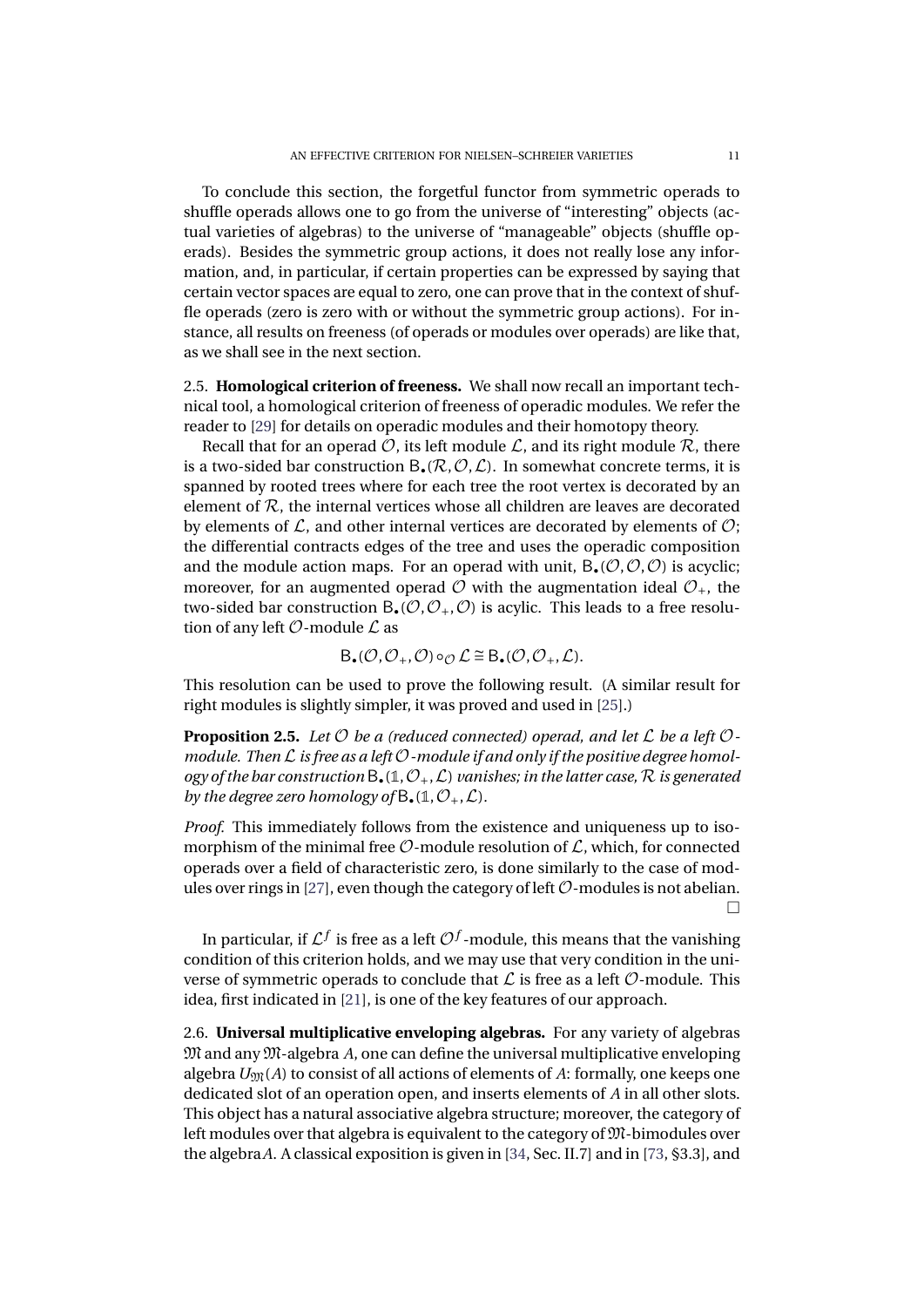a presentation in the language of operads is available in [\[30,](#page-29-16) Sec. 1.6]. In fact, it is possible to view the universal multiplicative enveloping algebra as the arity one part of the *enveloping operad*, see [\[12\]](#page-28-11) and [\[29,](#page-29-13) Chapter 4].

We shall use the viewpoint on universal multiplicative enveloping algebras and on enveloping operads that encodes them via particular right operadic modules, mainly following [\[29,](#page-29-13) Chapter 10], but slightly re-casting it in the language of linear species.

Let us recall that the *derivative ∂*(S) of a species S is defined by the formula

$$
\partial(\mathcal{S})(I) := \mathcal{S}(I \sqcup \{\star\}),
$$

so that in the case of linear species of multilinear operations of some type, it forms multilinear operations with one extra dedicated input that does not mix with the others. In the view of the above discussion of multiplicative universal envelopes, this is very appropriate. If  $\mathcal O$  is an operad, then  $\partial(\mathcal O)$  has two structures: it is a right  $\mathcal{O}$ -module (via substitutions into the non-dedicated input) and a *twisted associative algebra*, that is a left module over the associative operad (via concatenating operations, substituting them into the dedicated inputs of one another). These two structures commute: *∂*(O) is a twisted associative algebra in the symmetric monoidal category of right  $\mathcal O$ -modules. The universal enveloping algebra is obtained from this via a relative composite product construction [\[29,](#page-29-13) [36\]](#page-29-17):

$$
U_{\mathcal{O}}(A) \cong \partial(\mathcal{O}) \circ_{\mathcal{O}} A.
$$

This has been used in a crucial way in [\[38\]](#page-29-18) to establish the following result: there is a PBW type theorem for universal multiplicative enveloping algebras over the given operad  $\mathcal O$  if and only if  $\partial(\mathcal O)$  is free as a right  $\mathcal O$ -module. Moreover, in this case, for the linear species  $\mathcal Y$  that freely generates that right module we have an isomorphism

$$
U_{\mathcal{O}}(A) \cong \mathcal{Y}(A)
$$

that is functorial with respect to  $\mathcal{O}$ -algebra morphisms.

Similarly to the passage from symmetric operads to shuffle operads, it is possible to pass from left modules over the associative operad to a certain shuffle version. We shall not discuss this passage in detail, but rather briefly explain what this means for *∂*(O). In the symmetric context, the operation *∂* makes one of the inputs of the operation "special". Once we apply the forgetful functor to ordered linear species, the inputs are linearly ordered. A good "canonical" way to make one of them special is take the first one. We shall recall the corresponding construction, referring the reader to [\[38\]](#page-29-18) for a slightly different viewpoint. For a shuffle operad P, we let  $\partial$  III (P)(*I*) =  $\mathcal{P}(\{-\infty_I\} \sqcup I)$ , where  $-\infty_I$  denotes a new element that is smaller than all elements of *I*. For each ordered set *K* partitioned as  $K = I \sqcup I$ , the product

$$
\mu_{I,J}\colon \partial \,^{\mathrm{III}} \, (\mathcal{P})(I) \otimes \partial^{\, \mathrm{III}} \, (\mathcal{P})(J) \xrightarrow{\;\;}{\;\;}{\;\;}\partial^{\, \mathrm{III}} \, (\mathcal{P})(K),
$$

is defined as follows. Suppose that

$$
\alpha \otimes \beta \in \partial^{III}(\mathcal{P})(I) \otimes \partial^{III}(\mathcal{P})(J) = \mathcal{P}(\{-\infty_I\} \sqcup I) \otimes \mathcal{P}(\{-\infty_J\} \sqcup J\}).
$$

We set

$$
\mu_{I,J}(\alpha\otimes\beta)=\alpha\circ_{-\infty_I}\beta.
$$

(Strictly speaking, this way one obtains an element in  $\mathcal{P}(-\infty_I] \sqcup K_I$ ), and one has to use the unique bijection of ordered sets to land in  $\mathcal{P}(-\infty_K] \sqcup K$ ).) We also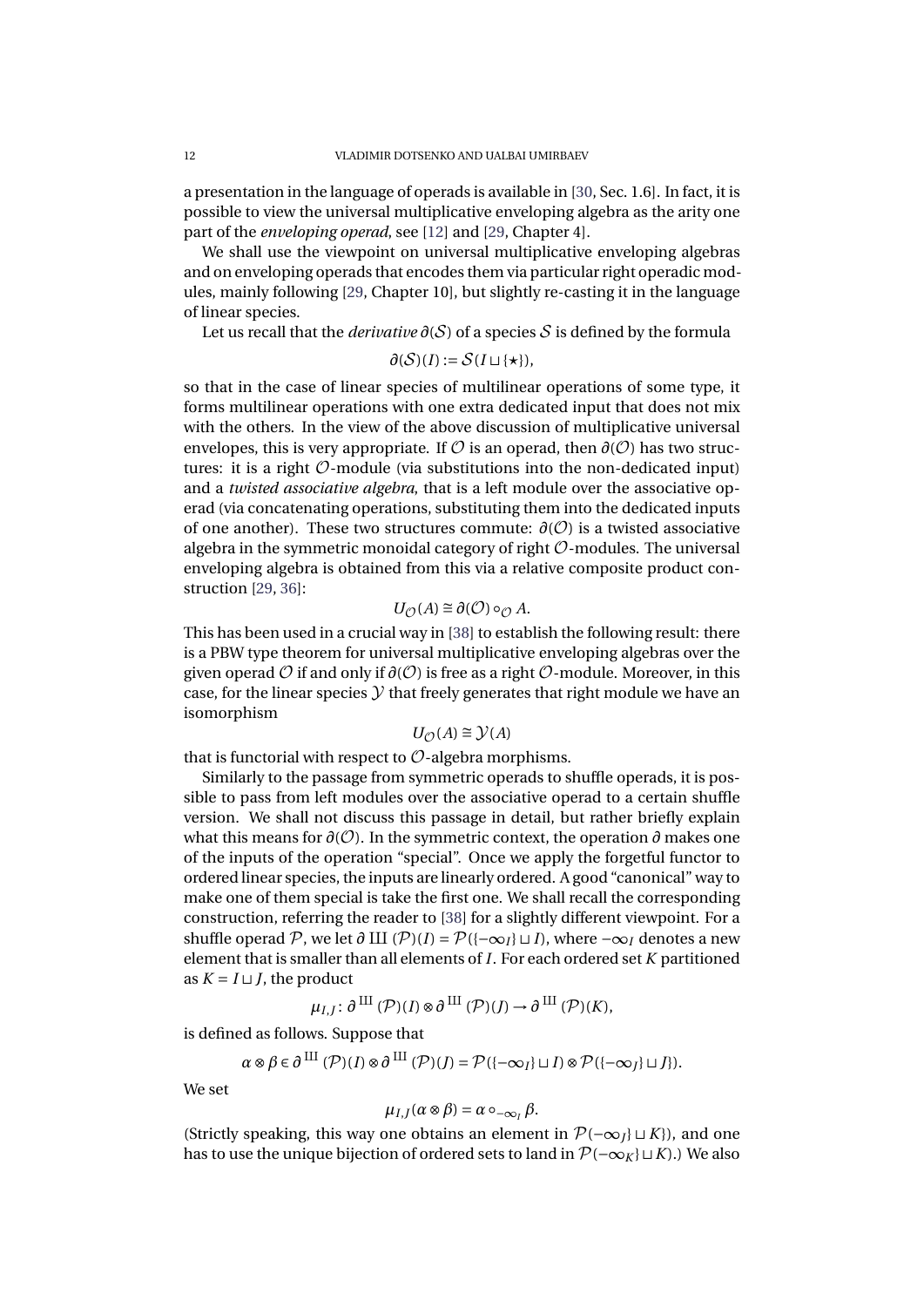obtain a designated element in  $\partial$ <sup>III</sup> ( $\mathcal{P}$ )(⊘) =  $\mathcal{P}({-\infty_{\emptyset}})$  corresponding to the operadic unit.

#### **Proposition 2.6.** *For each shuffle operad* P*, the thus defined map*

$$
\partial^{\, \mathrm{III}}\left( \mathcal{P}\right) \cdot_{\,\mathrm{III}}\, \partial^{\, \mathrm{III}}\left( \mathcal{P}\right) \to \partial^{\, \mathrm{III}}\left( \mathcal{P}\right)
$$

*satisfies the associativity axiom and the unitality axiom with respect to the designated elements, so*  $\partial$  <sup>III</sup> (P) *becomes a shuffle algebra. Moreover, if the shuffle operad*  $P$  *is of the form*  $P = O^f$  , where  $O$  *is a symmetric operad, then the shuffle*  $a$ *lgebra*  $\partial$  <sup>III</sup> ( $\mathcal{P}$ ) *is isomorphic to*  $\partial$ ( $\mathcal{O}$ )<sup> $f$ </sup>.

*Proof.* Both the associativity and the unitality immediately follow from the corresponding axioms for shuffle operads. (Note that since we compose only at minima, only the sequential axiom of the operad, corresponding to the genuine associativity, will be used.) The statement about the forgetful functor is essentially tautological and holds by direct inspection.

# 3. A HOMOLOGICAL APPROACH TO THE NIELSEN–SCHREIER PROPERTY

<span id="page-14-0"></span>Before we move on to proving our main result, let us discuss a homological interpretation of the criterion of Theorem [2.2,](#page-5-0) which will allow us to see that this criterion is much stronger than one would *a priori* expect. Recall that according to that theorem, the Nielsen–Schreier property of the variety M is equivalent to the following two conditions:

- (1) for every free M-algebra *A*, the universal multiplicative enveloping algebra  $U_{\text{Mf}}(A)$  is a free associative algebra,
- (2) for every homogeneous subalgebra  $H$  of every free  $M$ -algebra  $A$ , the universal multiplicative enveloping algebra  $U_{\mathfrak{M}}(A)$  is a free  $U_{\mathfrak{M}}(H)$ -module.

Let us make two additional assumptions on the variety of algebras that we are considering:

- (i) there is a homology theory for M-algebras leading to a homological criterion of freeness of positively graded M-algebras, that is, a positively graded M-algebra *A* is free if its homology with trivial coefficients vanishes in degree two and higher,
- (ii) the homology can be computed via the Tor functors over the universal multiplicative enveloping algebra  $U_{\mathfrak{M}}(A)$ .

For the interested reader, we would like to clarify that we insist on the homological criterion of freeness for *positively graded* algebras, since this is the best thing to hope within the reach of current knowledge: even for Lie algebras freeness of algebras of homological dimension one is an open question in characteristic zero and is false in positive characteristic, as shown by Mikhalev, Zolotykh and the second author [\[52\]](#page-30-17).

Let us show how to re-prove Theorem [2.2](#page-5-0) for a variety  $\mathfrak M$  satisfying these assumptions. The crucial observation here is a generalization of the trick of Shirshov used in the case of Lie algebras [\[70\]](#page-30-3). Namely, let us consider the free Malgebra  $F_n$  with generators  $y, x_1, \ldots, x_n$ . This algebra admits an obvious homomorphism to the one-dimensional vector space spanned by *y*, viewed as an Malgebra with zero structure operations. Let us denote by  $H_n$  the kernel of that homomorphism, viewed as an M-subalgebra of the free algebra *Fn*.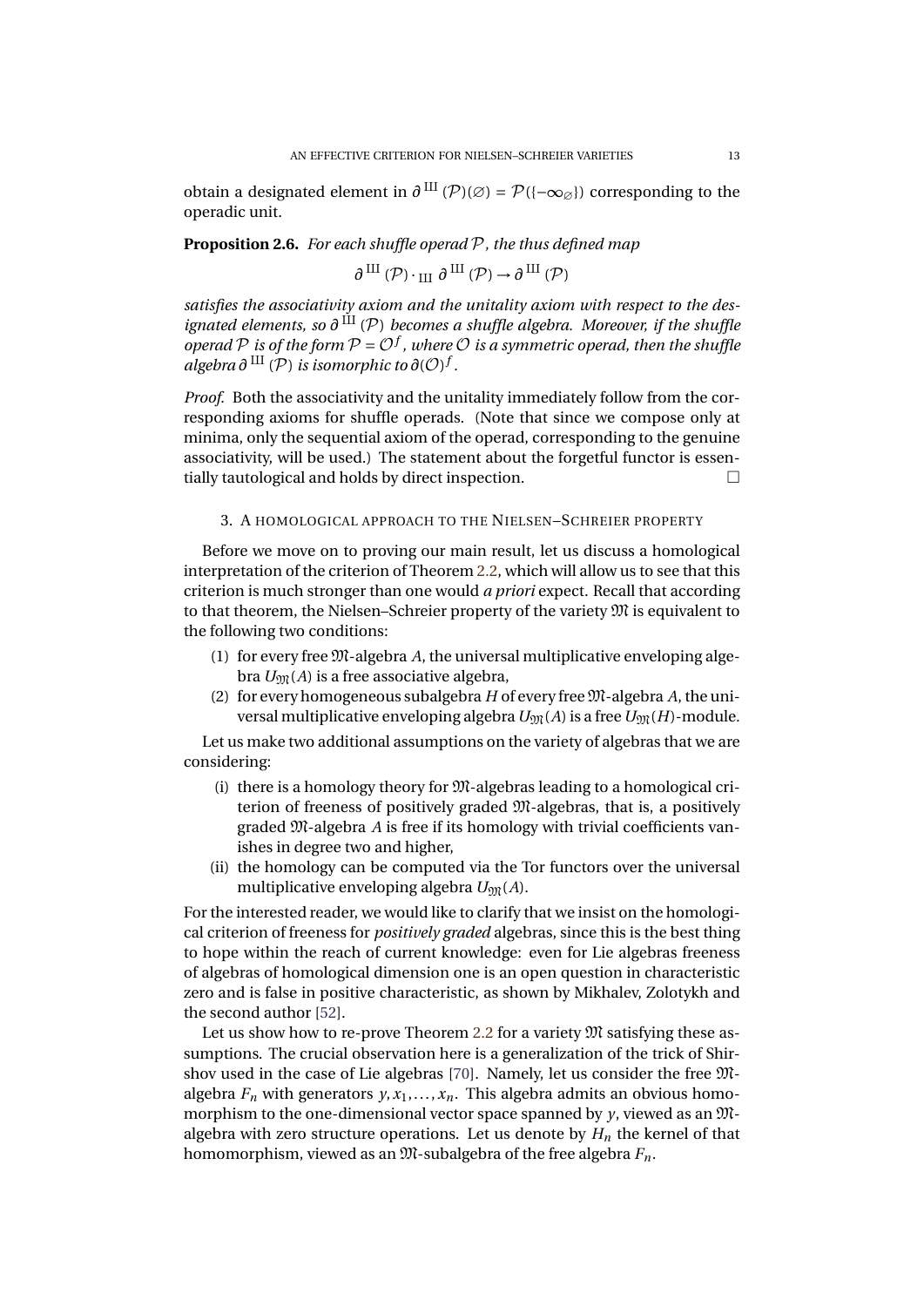# **Proposition 3.1.** *If the*  $M$ -algebra  $H_n$  *is free for each n*  $\geq$  0*, the variety*  $M$  *has the Nielsen–Schreier property.*

*Proof.* Let *H* be a subalgebra of the free M-algebra *F* with *k* generators. Without loss of generality, we may assume *H* to be finitely generated by an irreducible system of elements  $h_1, \ldots, h_d$ . We shall prove our claim by Noetherian induction on  $(\deg(h_1),..., \deg(h_q)) \in \mathbb{N}^q$ , where we use the partial order of  $\mathbb{N}^q$  for which **u** < **v** if and only if **u** ≠ **v** and all coordinates of **v** − **u** are nonnegative. The basis of induction is the case of all degrees equal to one, in which case we consider a subalgebra generated by several generators, and the claim is clear. Otherwise, the system of elements  $h_1, \ldots, h_q$  cannot contain all generators of *F*; we may assume that it does not contain the generator  $x_k$ , but that  $x_k$  nontrivially appears in some of the  $\mathfrak{M}$ -monomials used to define the elements  $h_1, \ldots, h_d$ , for otherwise we could find a counterexample in a smaller free algebra. If we denote *x<sup>k</sup>* by *y*, thus identifying our ambient free algebra *F* with the free algebra generated by *y*,  $x_1$ ,...,  $x_{k-1}$ , we see that all elements  $h_1$ ,...,  $h_q$  belong to  $H_{k-1}$ . By our assumption, this algebra is free; moreover, each element *h<sup>i</sup>* for which *y* nontrivially appears in some of the M-monomials has smaller degree when expressed in terms of generators of *<sup>H</sup>k*−1, so the induction hypothesis applies.

We are now ready to re-prove Theorem [2.2.](#page-5-0) Each algebra  $H_n$  is positively graded, so to establish its freeness it is enough, according to our assumption (i), to show that its homology with trivial coefficients vanishes in degree two and higher. To establish that, we shall use our assumption (ii) and compute homology via the Tor functors over universal multiplicative enveloping algebras. Since  $U_{\mathfrak{M}}(F_n)$  is a free associative algebra, its trivial coefficients (co)representation has a free  $U_{\mathfrak{M}}(F_n)$ -resolution supported in homological degrees 0 and 1. Since  $U_{\mathfrak{M}}(A_n)$  is a free  $U_{\mathfrak{M}}(H_n)$ -module, this resolution is a free  $U_{\mathfrak{M}}(H_n)$ -resolution. Thus, the homology of *H<sup>n</sup>* with trivial coefficients vanishes in degree two and higher, and so  $H_n$  is free.

Let us look closely at the assumptions we made. First of all, a good homology theory leading to criteria of freeness is not readily available for an arbitrary variety of algebras, and some work is required here. More importantly, even when such a homology theory is available, it is not necessarily the homology theory computed via the Tor functors over the universal multiplicative enveloping algebra. One possible condition of when this assumption is true is given in [\[29,](#page-29-13) Th. 17.3.4], which, when applied to our situation (reduced connected operads operads without differential concentrated in homological degree zero), requires that the right  $\mathcal{O}\text{-module } \partial(\mathcal{O})$  is free, meaning a PBW type theorem for universal multiplicative enveloping algebras. This suggests that, if one wishes to apply operadic methods, it is probably reasonable to weaken the necessary and sufficient conditions of Theorem [2.2.](#page-5-0) We take this observation on board, and do just that in the next section. In the language of varieties of algebras, the our combinatorial criterion gives the following three sufficient conditions for the Nielsen– Schreier property:

- (1) for every free M-algebra *A*, its universal multiplicative enveloping algebra  $U_{\text{M}}(A)$  is a free associative algebra,
- (2) the variety  $\mathfrak M$  has the PBW property for universal multiplicative enveloping algebras,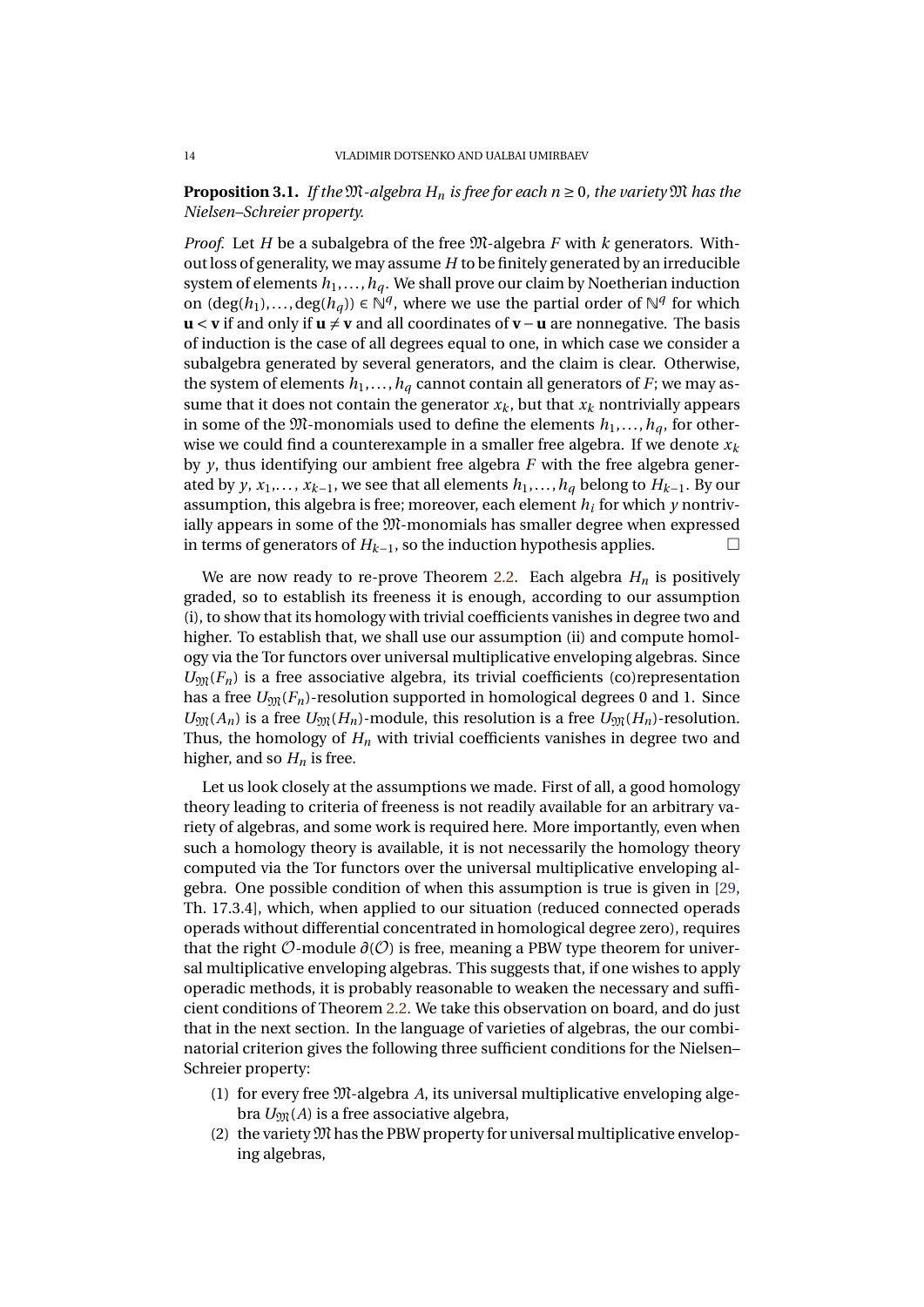(3) for every M-algebra *A* with zero structure operations and every subspace  $H \subset A$ , the universal multiplicative enveloping algebra  $U_{\mathfrak{M}}(A)$  is a free  $U_{\mathfrak{M}}(H)$ -module.

# <span id="page-16-0"></span>4. A COMBINATORIAL CRITERION FOR THE NIELSEN–SCHREIER PROPERTY

In this section, we prove the main theoretical result of this paper: a combinatorial criterion for the Nielsen–Schreier property in terms of Gröbner bases for operads. The combinatorics of our criterion somewhat resembles that from a work of Burgin [\[17\]](#page-28-12) who introduced a certain "property (S)" of a variety of algebras that he claimed to be equivalent to the Nielsen–Schreier property. We begin our section by showing that this claim is not true at face value even under the most lenient interpretation. (There are some doubts about this work already in the MathReviews review [\[7\]](#page-28-13) by Artamonov, who however questioned the proof, not the result itself.) Our new combinatorial criterion for Nielsen– Schreier varieties that is stated and proved below suggests that, once Gröbner bases of operads are available as a technical tool, one can prove mathematically sound statements that are superficially similar to the assertions of Burgin.

4.1. **A non-criterion of Nielsen–Schreier varieties.** Following [\[17\]](#page-28-12), we say that a variety of algebras has the property (S) if in every minimal identity (that is, an identity that does not follow from identities of smaller degrees) each variable appears as an argument of the top level operation in at least one of the monomials in the identity. The main result of [\[17\]](#page-28-12) asserts that a homogeneous variety has the property (S) if and only if it is a Nielsen–Schreier variety.

We start with highlighting one intrinsic issue of [\[17\]](#page-28-12). In the introduction to that paper, it is claimed that the variety of (left) Leibniz algebras, that is algebras satisfying the identity

$$
a_1(a_2a_3) = (a_1a_2)a_3 + a_2(a_1a_3),
$$

satisfies the property (S). (At that point, the name "Leibniz algebras" was not yet invented, but the corresponding variety of algebras was studied by Bloh in [\[14\]](#page-28-14) under the name "left D-algebras".) This claim already makes the reader a little bit concerned, since the identity above does satisfy the combinatorial condition of the property (S), but its consequence of the same degree

$$
(a_1 a_2) a_3 + (a_2 a_1) a_3 = 0
$$

obviously fails the corresponding combinatorial condition. Indeed, the variety of Leibniz algebras does not have the Nielsen–Schreier property, see [\[55\]](#page-30-18).

The example of Leibniz algebras indicates an unfortunate ambiguity in how one may interpet the property (S). There exists however an example of a variety that does not have the Nielsen–Schreier property but satisfies the property (S), whatever interpretation of that property one may choose. It is the variety of mock Lie algebras [\[74\]](#page-30-19), known also under the names Jordan–Lie algebras [\[57\]](#page-30-20) and Jacobi–Jordan algebras [\[16\]](#page-28-15), defined as the variety of *commutative* algebras satisfying the identity

#### $(a_1 a_2) a_3 + (a_2 a_3) a_1 + (a_3 a_1) a_2 = 0$

resembling the Jacobi identity, but, due to the commutativity of the operation, equivalent to the nil identity  $x^2$   $x = 0$ . In this case, the defining multilinear identity transforms under the action of  $S_3$  as the trivial representation, so the space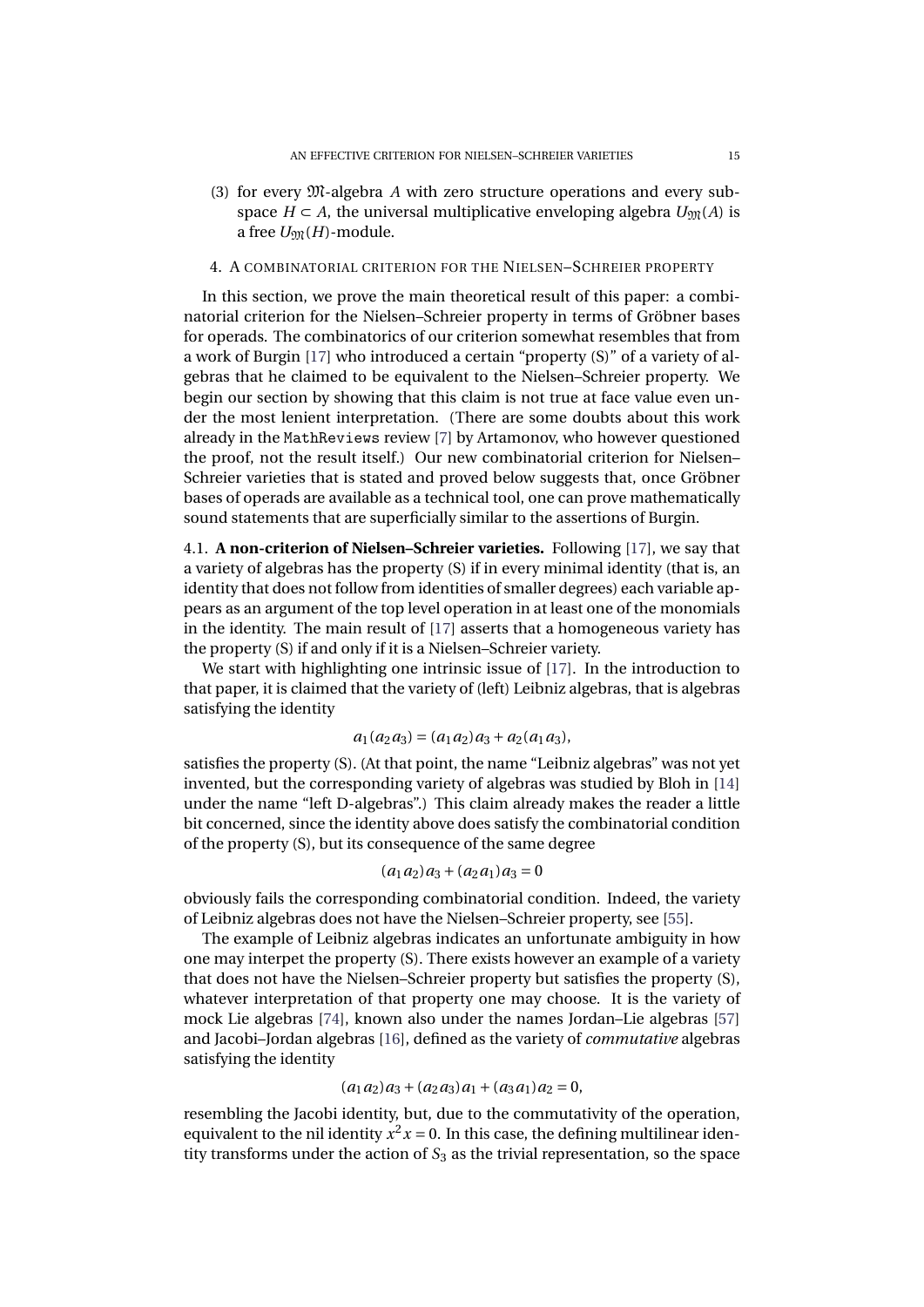of identities of degree 3 is one-dimensional, and the combinatorial condition of the property (S) is satisfied; in fact, combinatorially there is no difference between the multilinear mock-Lie identity and the Jacobi identity. It is however very easy to see that the variety of mock-Lie algebras does not have the Nielsen– Schreier property. Indeed, let us consider the free algebra on one generator *x*. Note that substituting  $a_1 = a_2 = x$ ,  $a_3 = x^2$  into the mock Lie identity gives us

$$
x^2x^2 + (x(x^2))x + (x^2x)x = 0,
$$

and since our operation is commutative and  $x^2x = 0$ , we conclude that  $x^2x^2 = 0$ . Thus, our free algebra is the two-dimensional vector space spanned by  $x$  and  $x^2$ , and the subalgebra generated by  $x^2$  is not free.

Let us remark that from the operad point of view, it is possible to unravel the mystery behind this phenomenon: the mock-Lie identity does not form a Gröbner basis of the corresponding operad! In fact, for one of the possible orderings, the reduced Gröbner basis for that operad contains the element

$$
((a_1 a_2) a_3) a_4 + ((a_1 a_2) a_4) a_3 + ((a_1 a_3) a_2) a_4 + ((a_1 a_3) a_4) a_2 + ((a_1 a_4) a_2) a_3 + ((a_1 a_4) a_3) a_2
$$

which fails the corresponding combinatorial condition. This suggests that perhaps one can repair Burgin's criterion by re-defining the word "follow" in "does not follow from identities of smaller degrees" using Gröbner bases for operads, and then replacing the property (S) by a combinatorial condition of similar flavour. One possible implementation of this plan leads to the combinatorial criterion proved below.

4.2. **A criterion of Nielsen–Schreier varieties.** We are now prepared and motivated to state and prove the main result of this paper.

<span id="page-17-0"></span>**Theorem 4.1.** *Suppose that the operad*  $O$  *encoding the given variety of algebras* M *satisfies the following two properties:*

- *for the reverse graded path-lexicographic ordering, each leading term of the reduced Gröbner basis of the corresponding shuffle operad* O*<sup>f</sup> has the minimal leaf directly connected to the root,*
- *for the graded path-lexicographic ordering, each leading term of the reduced Gröbner basis of the corresponding shuffle operad* O*<sup>f</sup> is a left comb with the maximal leaf directly connected to the root.*

*Then the variety* M *has the Nielsen–Schreier property.*

Before proving this theorem, let us give an example of how it can be applied. Consider the operad encoding Lie algebras. It is immediate to check that the shuffle Jacobi identity



forms the reduced Gröbner basis for both orderings; its last monomial is the leading term for the reverse graded path-lexicographic ordering, and its first monomial is the leading term for the graded path-lexicographic ordering, and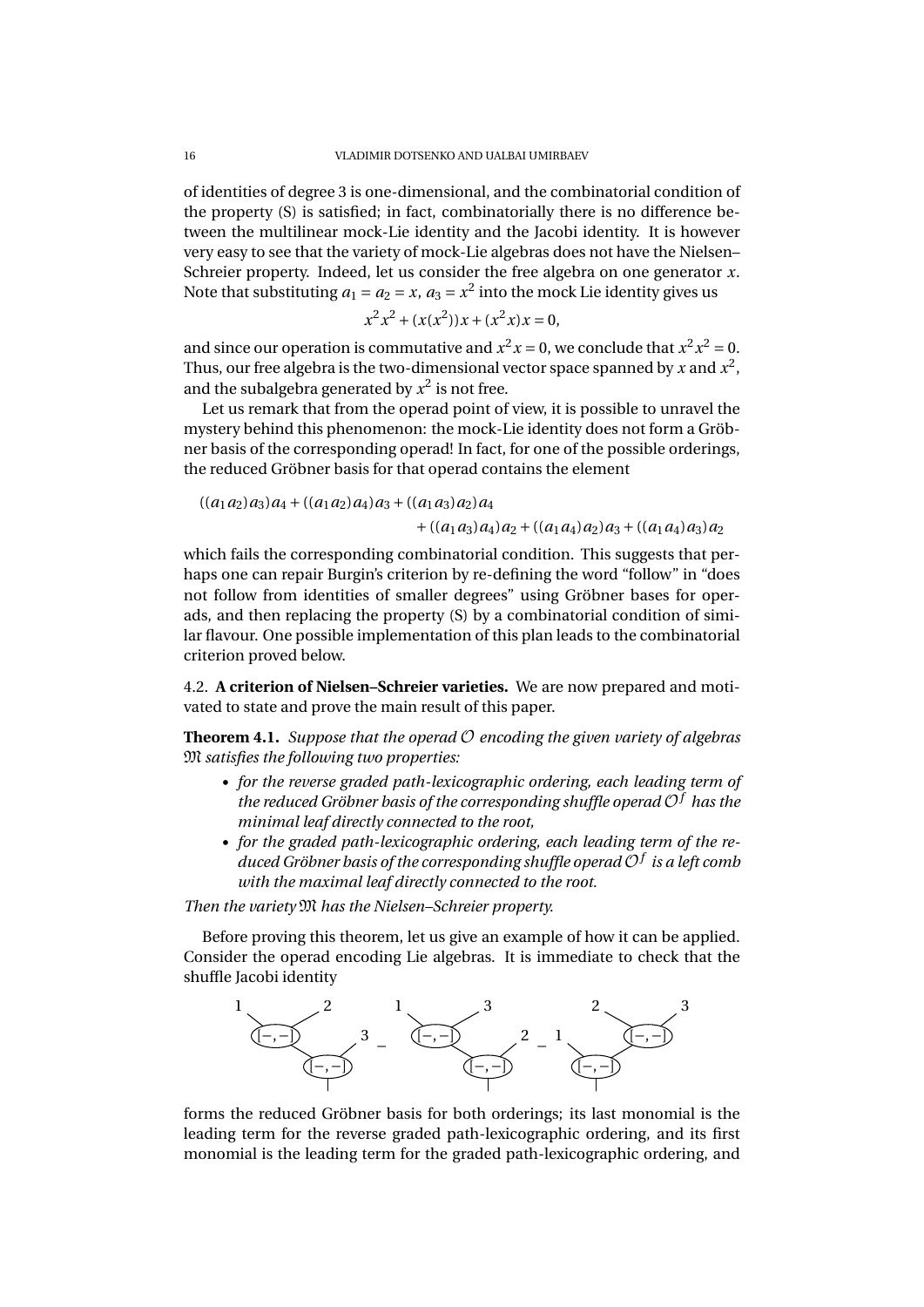the combinatorial conditions of our theorem clearly hold. Thus, our result in particular gives a new one-line proof of the Shirshov–Witt theorem on subalgebras of free Lie algebras.

*Proof.* Let us begin with outlining the general plan of the proof. We shall use the first combinatorial condition to prove that for every free M-algebra *A*, its universal multiplicative enveloping algebra  $U_{\mathfrak{M}}(A)$  is a free associative algebra, one half of the second combinatorial condition (the left comb condition) to prove that the variety M has the PBW property for universal multiplicative enveloping algebras, and the other half of the second combinatorial condition (the maximal leaf condition) to prove that for every M-algebra *A* with zero structure operations and every subspace  $H \subset A$ , the universal multiplicative enveloping algebra  $U_{\mathfrak{M}}(A)$  is a free  $U_{\mathfrak{M}}(H)$ -module. Finally, we shall combine the two latter assertions to recover the second condition of Theorem [2.2.](#page-5-0)

**Lemma 4.2.** *For every free* O*-algebra A, the universal multiplicative enveloping algebra*  $U_{\Omega}(A)$  *is a free associative algebra.* 

*Proof.* For the free algebra  $A = \mathcal{O}(V)$ , we have

 $U_{\mathcal{O}}(A) \cong \partial(\mathcal{O}) \circ_{\mathcal{O}} A = \partial(\mathcal{O}) \circ_{\mathcal{O}} \mathcal{O}(V) \cong \partial(\mathcal{O})(V),$ 

with the product of  $U_{\mathcal{O}}(A)$  induced from that of  $\partial(\mathcal{O})$  on the twisted associative algebra level, so it is enough to show that  $\partial(\mathcal{O})$  is free as a twisted associative algebra. To establish that, it is sufficient to consider the associated shuffle operad  $\overline{\mathcal{O}}$ *f* and prove the corresponding result for the shuffle algebra  $\partial$  <sup>III</sup> ( $\mathcal{O}$ *f*). Indeed, we are working with connected operads over a field of characteristic zero, so the homological criterion of freeness implies that  $\partial$ ( $\mathcal{O}$ ) is a free twisted associative algebra if and only if  $\partial$ ( $\mathcal{O}$ )<sup> $f$ </sup> is a free shuffle algebra, and we know that  $\partial$ (*O*)<sup>*f*</sup> ≅  $\partial$ <sup>III</sup> (*O*<sup>f</sup>).

Let us denote by  $G_r$  the reduced Gröbner basis of the shuffle operad  $\mathcal{O}^f$  for the reverse graded path-lexicographic ordering, and by  $\mathcal{N}_r$  the ordered species of monomials that are normal with respect to *G<sup>r</sup>* . From the definition of the shuffle algebra structure on  $\partial^{\rm \, III}$  ( $\mathcal{O}^f$ ), it immediately follows that it is generated by "min-indecomposable" elements of  $\mathcal{N}_r$ , that is shuffle trees which have their minimal leaf directly connected to the root. Moreover, if  $\alpha \in \partial$ <sup>III</sup> ( $\mathcal{O}^f$ )(*I*) and  $\beta \in \partial$  III ( $\mathcal{O}^{f}$ )(*J*) are two normal forms, then  $\mu_{I,J}(\alpha \otimes \beta)$  is a normal form. Indeed, composing two normal forms at the minimal leaf of a normal form cannot create an element divisible by a leading term of the Gröbner basis, by our assumption on the leading terms.

The following result follows from [\[38,](#page-29-18) Th. 5.16], but we give a proof to make the exposition self-contained.

**Lemma 4.3.** *The right* O*-module ∂*(O) *is free. Accordingly, there is a PBW-type theorem for multiplicative universal envelopes of* O*-algebras: there exists a linear species*  $Y$  *such that for every*  $O$ -algebra V, the underlying vector space of  $U_O(V)$ *is isomorphic to*  $\mathcal{Y}(V)$  *functorially with respect to*  $\mathcal{O}$ -*algebra morphisms.*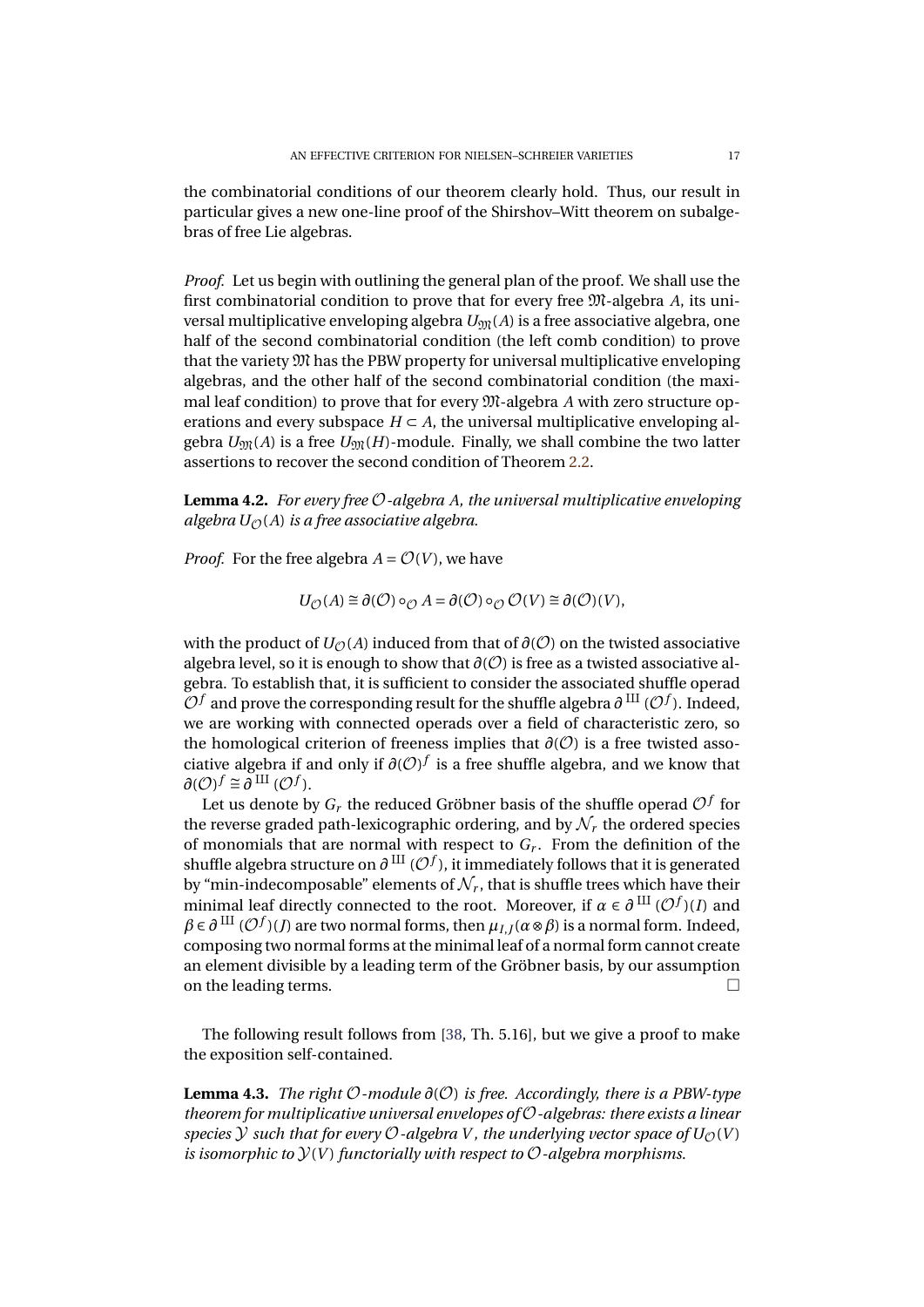*Proof.* Let us denote by  $G_l$  the reduced Gröbner basis of the shuffle operad  $\mathcal{O}^j$ for the graded path-lexicographic ordering, by  $\mathcal{N}_l$  the ordered species of monomials that are normal with respect to  $G_l$ , and by  $\mathcal{N}_l^{(0)}$  $\mathcal{N}_l$  the ordered subspecies of normal monomials that are left combs. It is clear that the right  $\mathcal{O}^f$  module  $\partial$ <sup>III</sup> ( $\mathcal{O}^{f}$ ) is freely generated by  $\partial$ <sup>III</sup> ( $\mathcal{N}_l^{(0)}$  $\binom{10}{l}$ . Indeed, this follows from the fact that composing two normal forms at a non-minimal leaf cannot create an element divisible by a leading term of the Gröbner basis, by our assumption on the leading terms. Since we are working with connected operads over a field of characteristic zero, the homological criterion of freeness implies that *∂*(O) is free as a right  $\mathcal O$ -module, which in turn implies that the operad  $\mathcal O$  has the PBW property for universal multiplicative enveloping algebras: if  $\partial(O) \cong \mathcal{Y} \circ \mathcal{O}$ , then

$$
U_{\mathcal{O}}(V) \cong \partial(\mathcal{O}) \circ_{\mathcal{O}} V \cong (\mathcal{Y} \circ \mathcal{O}) \circ_{\mathcal{O}} V \cong \mathcal{Y}(V).
$$

 $\Box$ 

The next result is perhaps the least obvious of the three key steps of the proof.

**Lemma 4.4.** *For every*  $\mathcal{O}$ -algebra A with zero operations and any subspace  $H \subset A$ . *viewed as a subalgebra with zero operations, the universal enveloping algebra*  $U_{\mathcal{O}}(A)$  *is free as a*  $U_{\mathcal{O}}(H)$ *-module.* 

*Proof.* We already know that the right  $\mathcal{O}\text{-module } \partial(\mathcal{O})$  is free, so that

$$
\partial(\mathcal{O}) \cong \mathcal{Y} \circ \mathcal{O}
$$

for some linear species  $\mathcal Y$ . To comprehend universal multiplicative envelopes for algebras with zero operations functorially, it is convenient to think of such an algebra *A* as  $\mathbb{1}(A)$ , where  $\mathbb{1}$  is given a left  $\mathcal{O}$ -module structure via the augmentation map. This way,

$$
\partial(\mathcal{O})\circ_{\mathcal{O}} A=\partial(\mathcal{O})\circ_{\mathcal{O}}(\mathbb{1}\circ A)\cong(\partial(\mathcal{O})\circ_{\mathcal{O}}\mathbb{1})\circ A,
$$

and we see that the suitable formula for the species  $\mathcal Y$  is

$$
\mathcal{Y} := \partial(\mathcal{O}) \circ_{\mathcal{O}} \mathbb{1};
$$

this way,  $\mathcal{Y}(A)$  literally corresponds to the universal envelope of the algebra with zero operations. The advantage of this viewpoint is that  $\mathcal Y$  is, by construction, a twisted associative algebra, and the associative algebra structure of  $U_{\mathcal{O}}(A)$  ≅  $\mathcal{Y}(A)$  is induced from that twisted associative algebra structure.

From the formula  $\mathcal{Y} = \partial(\mathcal{O}) \circ_{\mathcal{O}} \mathbb{1}$  it follows that any right action of a nontrivial structure operation vanishes, so as a twisted associative algebra,  $\mathcal Y$  is generated by  $\partial$ ( $X$ ), where  $X$  is the species of generators of  $\mathcal{O}$ , and therefore as a shuffle algebra,  $\mathcal{Y}^f$  is generated by  $\partial(\mathcal{X})^f$ . Let us describe a Gröbner basis of relations for this shuffle algebra. To the Gröbner basis *G<sup>l</sup>* , we may associate the subset  $\bar{G}_l$  of the free shuffle algebra generated by  $\partial (\mathcal{X})^f$  consisting of elements obtained from elements of *G<sup>l</sup>* by deleting all monomials that are not left combs. It is clear that  $\bar{G}_l$  consists of relations of  $\mathcal{Y}^f$  , since the deleted monomials vanish in  $\partial$ ( $O$ ) ∘ $\partial$  1. Moreover, according to our assumption about the leading terms of  $G_l$ , the elements of  $\bar{G}_l$  have the same leading terms for the appropriate graded lexicographic order of monomials in the free shuffle algebra. This immediately implies that  $\bar{G}_l$  forms a Gröbner basis: the cosets of elements from  $\partial$  III ( $\mathcal{N}_l^{(0)}$ *l* ) form a basis of  $\mathcal{Y}^f$  , and these are precisely the normal forms with respect to  $\bar{G}_l$  .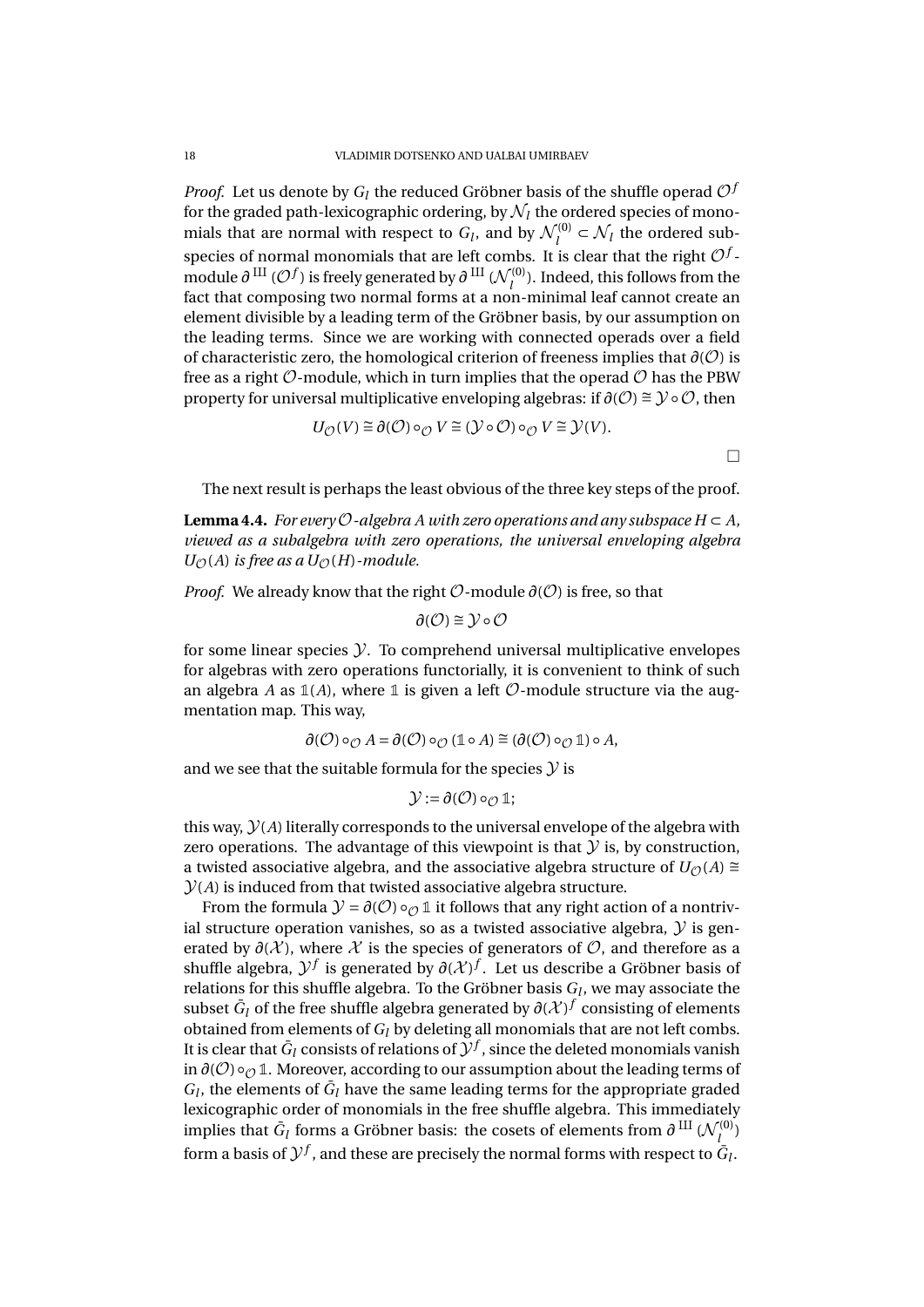The last step of the proof requires to slightly extend the combinatorics with which we work. We shall need the language of two-sorted linear species. Informally, a two-sorted linear species is a canonical rule to associate a vector space to each pair of finite sets, see [\[13\]](#page-28-7) for details. In our case, our goal is to prove that for an algebra *A* with zero operations and its subspace *H*, viewed as a subalgebra with zero operations,  $U_{\mathcal{O}}(A)$  is free as a  $U_{\mathcal{O}}(H)$ -module. We write  $A = H \oplus H'$  for some subspace H', and we wish to make this splitting propagate in a certain way to universal enveloping algebras. The universal enveloping algebra  $U_{\mathcal{O}}(A)$  can be calculated as  $\mathcal{Y}(A)$ , and now we shall use two-sorted species to distinguish between elements coming from *H* and from *H'*.

To be precise, we consider the two-sorted species  $\mathcal{Y}^{(2)}$  and  $\mathcal{X}^{(2)}$  defined as

$$
\mathcal{Y}^{(2)}(I,J) = \mathcal{X}(\{\star\} \sqcup I \sqcup J), \quad \mathcal{X}^{(2)}(I,J) = \mathcal{X}(\{\star\} \sqcup I \sqcup J)
$$

The meaning of these species is as follows. The species  $\mathcal{Y}^{(2)}$  is a functorial version of the universal multiplicative envelope  $U_{\mathcal{O}}(A)$  when written as  $U_{\mathcal{O}}(H \oplus H')$ . The species  $\mathcal{X}^{(2)}$  is the functorial species of generators of that algebra: we consider structure operations of our algebras for which we have a special input that will be used to define the twisted associative algebra structure, some inputs of the first type (where we shall later substitute elements of *H*), and some inputs of the second type (where we shall later substitute elements of  $H'$ ). We have  $\mathcal{X}^{(2)} = \mathcal{X}_0^{(2)} \oplus \mathcal{X}_1^{(2)}$  $j_1^{\prime(2)}$ , where

$$
\mathcal{X}^{(2)}_0(I,J)=\begin{cases} \mathcal{X}^{(2)}(I,J),\ J=\varnothing,\\ \qquad \qquad \mathcal{X}^{(2)}_1(I,J)=\begin{cases} \qquad 0, \qquad J=\varnothing,\\ \mathcal{X}^{(2)}(I,J),\ J\neq\varnothing. \end{cases}
$$

In plain words,  $\mathcal{X}^{(2)}_0$  will later correspond to the situation where all elements we use are elements of  $H$ , and  $\mathcal{X}^{(2)}_1(I,J)$  will later correspond to the situation where we use at least one element of  $H'$ . The subalgebra  $U_{\mathcal{O}}(H)$  of  $U_{\mathcal{O}}(A)$  corresponds we use at least one element of  $H'$ . The subalgebra  $U_{\mathcal{O}}(H)$  of  $U_{\mathcal{O}}(A)$  corresponds to the subalgebra  $\mathcal{Y}^{(2)}_{0}$  $\chi_0^{(2)}$  of  $\mathcal{Y}^{(2)}$  generated by  $\mathcal{X}^{(2)}_0$  $\int_{0}^{\sqrt{2}}$ . Thus, we see that it is sufficient to prove that the twisted associative algebra  $\mathcal{Y}^{(2)}$  is free as a  $\mathcal{Y}^{(2)}_0$  $\int_{0}^{\sqrt{2}}$ -module: the species of generators of that module, once evaluated on  $(H, H')$ , will give the free generators of  $U_{\mathcal{O}}(A)$  as a  $U_{\mathcal{O}}(H)$ -module.

We shall consider the two-sorted species in the shuffle context as follows: we consider pairs of ordered sets (*I*,*J*) as totally ordered sets for which all elements of *I* are smaller than all elements of *J*. Let us examine closely a normal form from  $\mathcal{N}_{I}^{(0)}(I,J)$ . Such normal forms, which are, by definition, left combs, come *l* in two types: those normal forms, which all leaves directly connected to the root belong to *I*, and those normal forms which have a leaf from *J* directly connected to the root. We claim that the normal forms of the second kind are free generators of  $\mathcal{Y}^{(2)}$  as a  $\mathcal{Y}^{(2)}_0$  $\int_{0}^{12}$ -module. Indeed, every normal form can be represented as a shuffle product of several generators from  $\mathcal{X}^{(2)}_0$  $\int_{0}^{\prime}(2)$  and a normal form of the second kind we just described, so those normal forms generate  $\mathcal{Y}^{(2)}$  as a  $\mathcal{Y}_0^{(2)}$  $\int_{0}^{\sqrt{2}}$ -module. Freeness follows from our assumption on the leading terms: a shuffle product of a normal form from  $\mathcal{Y}^{(2)}_0$  $\int_0^{1/2}$  and a normal form of the second kind cannot be divisible by a leading term of the Gröbner basis.  $\Box$ 

To conclude the proof of our theorem, we argue as follows. We just proved that for any  $\mathcal{O}$ -algebra *A* with zero operations and any subalgebra  $H \subset A$ , the universal enveloping algebra  $U_{\mathcal{O}}(A)$  is free as a  $U_{\mathcal{O}}(H)$ -module. Because of the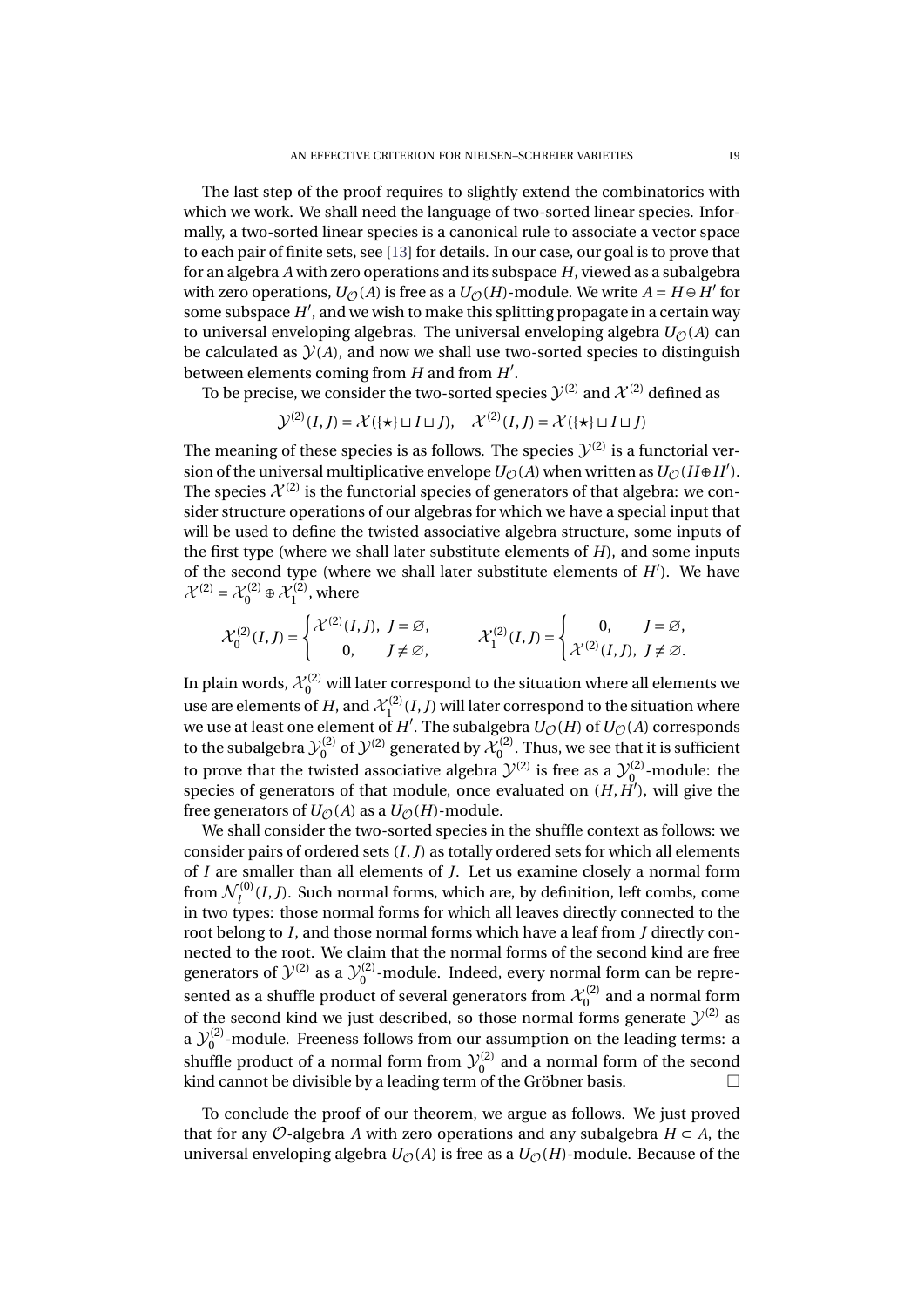PBW property, the same is actually true for any algebra *A* and its subalgebra *H*: we impose the usual filtration on  $U_{\mathcal{O}}(A)$  and take the associated graded algebra, then the freeness holds after taking the associated graded algebras, and we may lift the free generators to the original algebra. Thus, in particular, for every subalgebra *H* of every free algebra *A*, the universal multiplicative enveloping algebra  $U_{\mathcal{O}}(A)$  is a free  $U_{\mathcal{O}}(H)$ -module. We also established that for every free algebra *A* of our variety, the universal multiplicative envelope  $U_{\mathcal{O}}(A)$  is a free associative algebra. According to Theorem [2.2,](#page-5-0) these two properties together imply the Nielsen–Schreier property.

# 5. PRE-LIE ALGEBRAS

<span id="page-21-0"></span>Recall that the variety of pre-Lie algebras [\[18\]](#page-28-16), also known as right-symmetric algebras, is defined by the identity

$$
(a_1 a_2) a_3 - a_1 (a_2 a_3) = (a_1 a_3) a_2 - a_1 (a_3 a_2).
$$

Existing results about pre-Lie algebras suggest that this variety might be Nielsen– Schreier. For instance, according to a result of Kozybaev, Makar-Limanov and the second author [\[41\]](#page-29-19), two-generated subalgebras of free pre-Lie algebras are free. Moreover, in the context of our general result, it is worth recalling the result of Kozybaev and the second author [\[40\]](#page-29-20) (see also [\[23,](#page-28-17) [38\]](#page-29-18)) that the underlying vector space of the universal multiplicative enveloping algebra of a pre-Lie algebra *L* is isomorphic to  $T(L) \otimes S(L)$ , meaning that a PBW type theorem holds for universal multiplicative envelopes. We shall now show how to use the operad theory approach in this case.

# <span id="page-21-1"></span>**Theorem 5.1.** *The variety of pre-Lie algebras has the Nielsen–Schreier property.*

*Proof.* Let us consider the operations  $\alpha(a_1, a_2) = a_1a_2$  and  $\beta(a_1, a_2) = a_2a_1$  which generate the operad of right-symmetric algebras as a shuffle operad. In terms of these operations, the right-symmetric identities correspond to vanishing of the elements



For the reverse graded path-lexicographic ordering corresponding to the ordering  $\alpha > \beta$  of generators, the defining relations form a Gröbner basis with the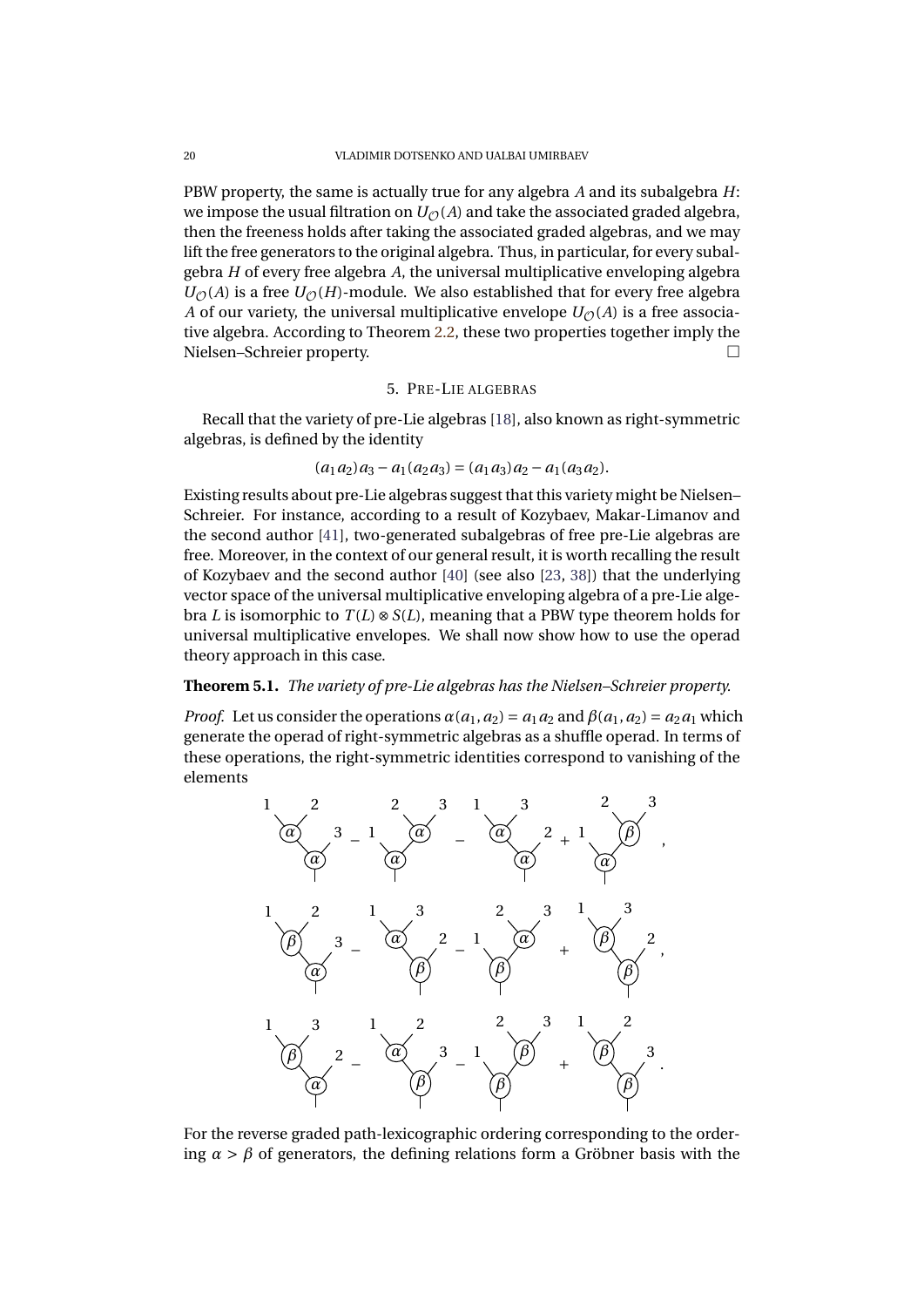leading terms



satisfying the first combinatorial condition of Theorem [4.1.](#page-17-0) For the graded pathlexicographic ordering corresponding to the ordering  $\beta > \alpha$  of generators, the defining relations form a Gröbner basis with the leading terms



satisfying the second combinatorial condition of Theorem [4.1.](#page-17-0) Both of these statements are easy to verify using the following observation outlined in [\[21,](#page-28-10) Corollary 1]. For a shuffle operad with quadratic relations *G*, the shuffle tree monomials for which each quadratic divisor is a leading term of an element of *G* span the Koszul dual operad, and *G* is a quadratic Gröbner basis if and only if the number of such shuffle tree monomials with *n* leaves is equal to the dimension of the arity *n* component of the Koszul dual operad. Combining them together completes the proof.

In [\[41\]](#page-29-19), it is shown that automorphisms of two-generated free pre-Lie algebras are tame. Theorem [5.1,](#page-21-1) combined with the result of Lewin mentioned in Section [2.1,](#page-4-1) immediately implies the following generalization.

# **Corollary 5.2.** *Automorphisms of finitely generated free pre-Lie algebras are tame.*

Let us remark that in [\[39\]](#page-29-21) it is claimed that the variety of right-symmetric algebras does not have the Nielsen–Schreier property. Unfortunately, there is an issue with the two main proofs of that paper that rely on highly intricate computations. We studied the arguments of [\[39\]](#page-29-21) in detail, and we believe that we identified the problematic parts. First, the claimed polynomial relation between particular five elements of the free two-generated algebra does not hold (we checked this using the albert software for computations in nonassociative algebras [\[33\]](#page-29-22)). Second, the proof of non-freeness of the multiplicative universal envelope of the free one-generated right-symmetric algebra seems to start with a correct identity but then makes a claim on algebraic independence that is false.

# 6. ALGEBRAS WITH TWO COMPATIBLE LIE BRACKETS

Recall that an algebra with two compatible Lie brackets is a vector space *V* equipped with two operations  $a_1, a_2 \rightarrow [a_1, a_2]$  and  $a_1, a_2 \rightarrow \{a_1, a_2\}$  which are skew-symmetric, satisfy the Jacobi identity individually, and additionally their sum also satisfies the Jacobi identity. The latter condition is equivalent to the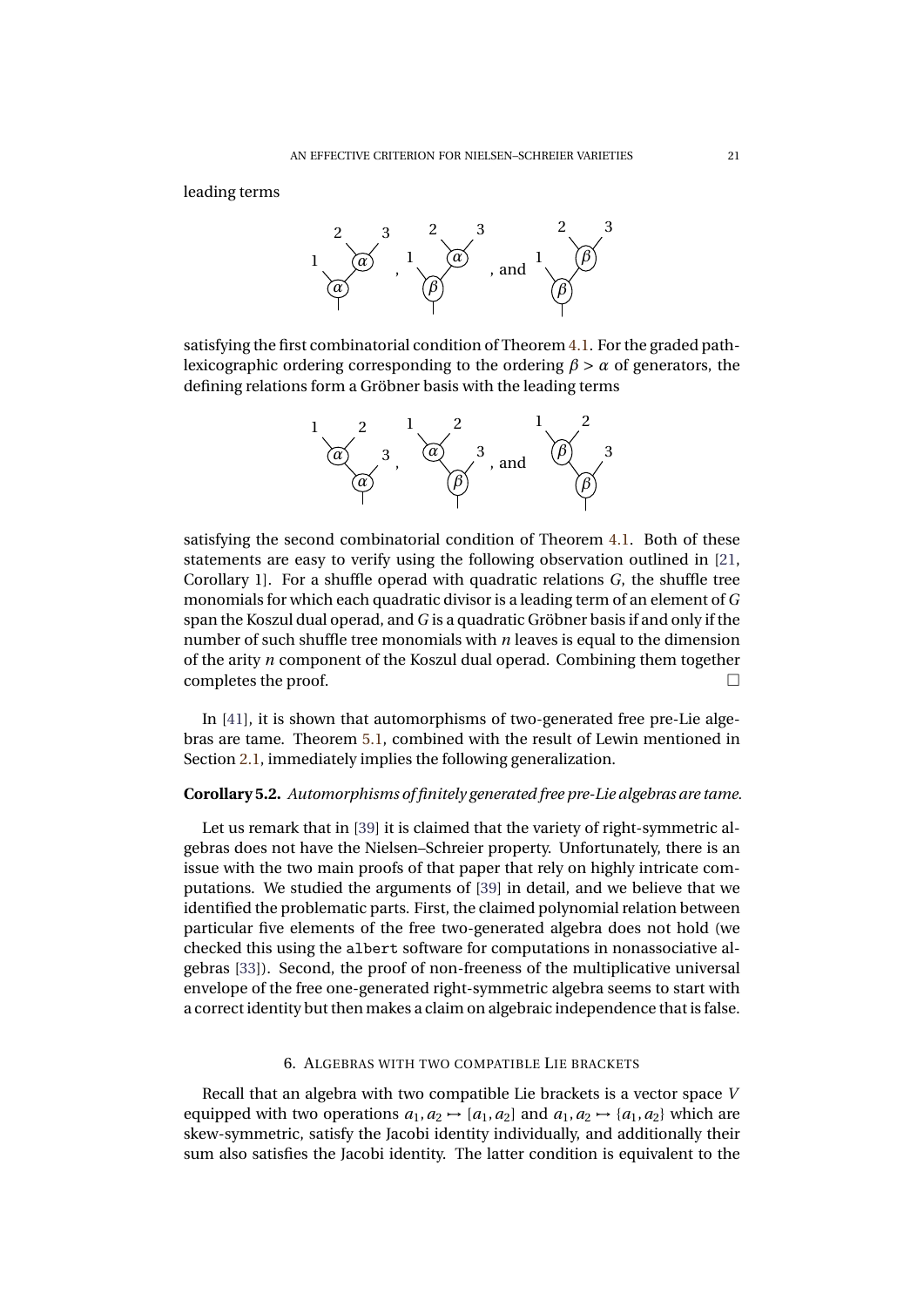identity

$$
[\{a_1, a_2\}, a_3] - [\{a_1, a_3\}, a_2] - [a_1, \{a_2, a_3\}] ++ \{[a_1, a_2], a_3\} - \{[a_1, a_3], a_2\} - \{a_1, [a_2, a_3]\} = 0.
$$

Since it is known [\[20\]](#page-28-18) that the dimension of the *n*-th component of the operad of two compatible Lie brackets is equal to  $n^{n-1}$ , which is also the dimension of the *n*-th component of the operad of right-symmetric algebras [\[18\]](#page-28-16), the result of Theorem [5.1](#page-21-1) suggests that the variety of algebras with two compatible Lie brackets might have the Nielsen–Schreier property. We shall now show that it is indeed the case.

**Theorem 6.1.** *The variety of algebras with two compatible Lie brackets has the Nielsen–Schreier property.*

*Proof.* For the reverse graded path-lexicographic ordering corresponding to the ordering

$$
[-,-] > \{-,-\}
$$

of generators, the defining relations form a Gröbner basis with the leading terms



satisfying the first combinatorial condition of Theorem [4.1.](#page-17-0) For the graded pathlexicographic ordering corresponding to the ordering

$$
[-,-] > \{-,-\}
$$

of generators, the defining relations form a Gröbner basis with the leading terms



satisfying the second combinatorial condition of Theorem [4.1.](#page-17-0) (Both of these statements easily follow from the observation quoted above, combined with the known fact that the arity *n* component of the Koszul dual operad is equal to *n*.) Combining these observations completes the proof.

An almost identical proof works for Lie algebras with several compatible Lie brackets [\[66\]](#page-30-21).

7. VARIETIES WHOSE IDENTITIES DO NOT USE SUBSTITUTIONS OF OPERATIONS

In this section we record a generalization of the results of Kurosh and Polin mentioned in the introduction.

**Proposition 7.1.** *Suppose that all identities of the variety* M *are combinations of structure operations (no substitutions are used). Then the variety* M *has the Nielsen–Schreier property.*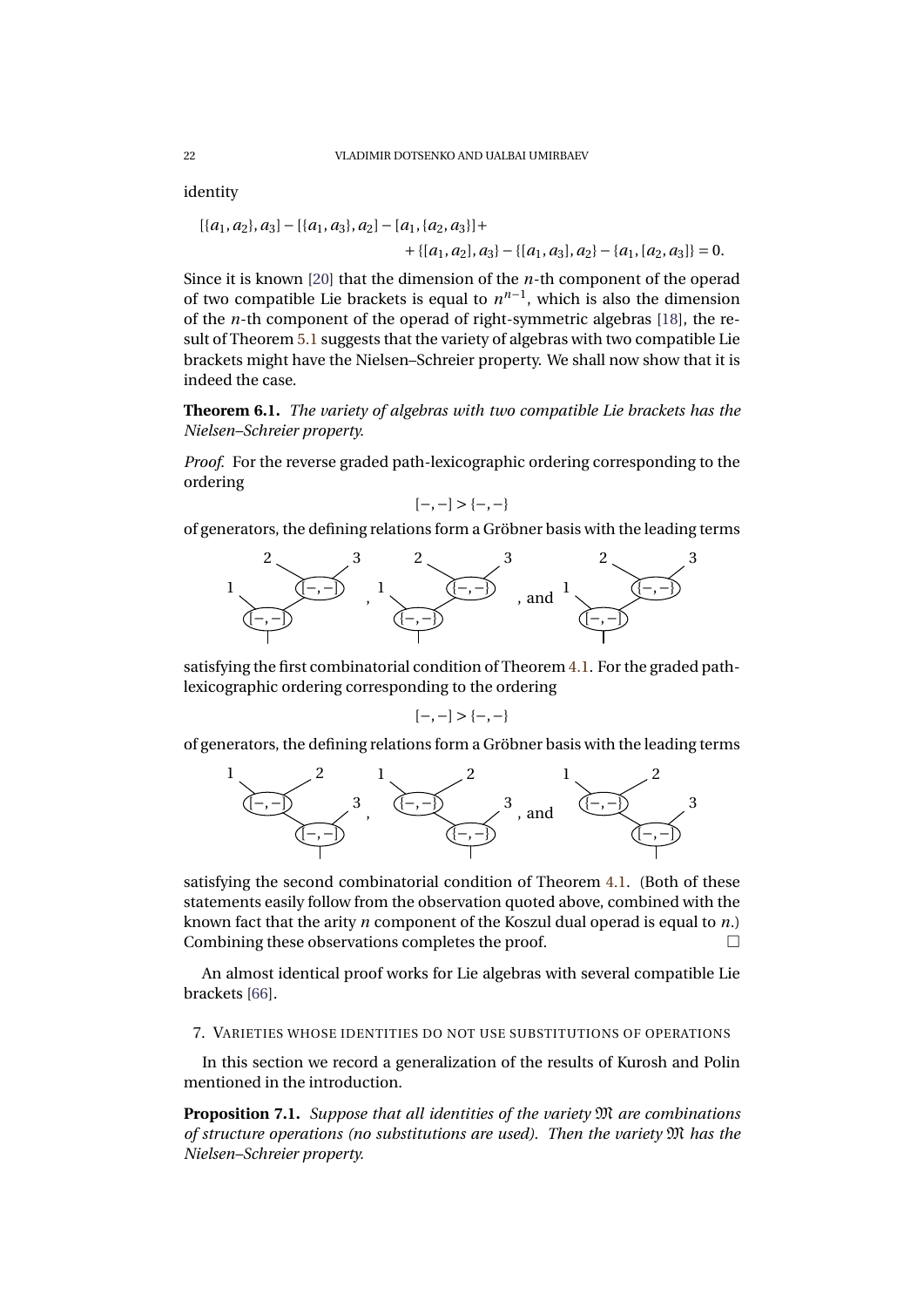*Proof.* In the language of operads, we are talking about free operads. Indeed, each structure operation with *k* arguments *a priori* generates the regular representation of the group  $S_k$ , and identities that are combinations of structure operations give a collection of submodules in the regular modules which have to be quotiented out. What remains is certain collection of representations of symmetric groups that generates our operad freely. In particular, Theorem [4.1](#page-17-0) applies tautologically, since there are no relations to consider.  $\Box$ 

It turns out that this proposition implies the Nielsen–Schreier property for the variety of Akivis algebras [\[3,](#page-28-19) [63\]](#page-30-22), first proved in [\[64\]](#page-30-8). Recall that an Akivis algebra is an algebra with one skew-symmetric binary operation [−,−] and one ternary operation (−,−,−) satisfying the identitiy

$$
[[a_1, a_2], a_3] + [[a_2, a_3], a_1] + [[a_3, a_1], a_2] = \sum_{\sigma \in S_3} (-1)^{\sigma} (a_{\sigma(1)}, a_{\sigma(2)}, a_{\sigma(3)}).
$$

**Corollary 7.2.** *The variety of Akivis algebras has the Nielsen–Schreier property.*

*Proof.* The six-dimensional space of ternary generators of the corresponding operad is the regular representation of *S*<sup>3</sup> generated by (−,−,−); as such, it splits into a direct sum of one copy of the trivial representation, one copy of the sign representation, and two copies of the two-dimensional irreducible representation. We note that the element

$$
\sum_{\sigma \in S_3} (-1)^{\sigma} (a_{\sigma(1)}, a_{\sigma(2)}, a_{\sigma(3)}).
$$

found in the right hand side of the defining identity of the Akivis algebras is precisely the generator corresponding to the copy of the sign representation, and the Akivis identity allows one to eliminate this element, replacing it by the Jacobiator

$$
[[a_1,a_2],a_3]+[[a_2,a_3],a_1]+[[a_3,a_1],a_2].
$$

This elimination implements an isomorphism between the operad of the Akivis algebras and the free operad generated by one skew-symmetric binary operation [−,−] and a five-dimensional space of ternary operations where the *S*3 action is the direct sum of the trivial representation and two copies of the twodimensional irreducible representation, so it has the Nielsen–Schreier property.  $\Box$ 

#### 8. INTERSECTION OF NIELSEN–SCHREIER VARIETIES

Let us record a simple general observation that allows one to construct new Nielsen–Schreier varieties from known ones.

**Proposition 8.1.** *Suppose that two varieties with disjoint sets of structure operations both satisfy the combinatorial criterion of Theorem [4.1.](#page-17-0) THen the intersection of those varieties satisfy this condition as well. In particular, that intersection has the Nielsen–Schreier property.*

*Proof.* In the language of operads, the intersection of two varieties with disjoint sets of structure operations corresponds to the categorical coproduct, also known as the free product, of the corresponding operads. The Gröbner basis of such operad is the union of the two Gröbner bases, and so Theorem [4.1](#page-17-0) ap- $\Box$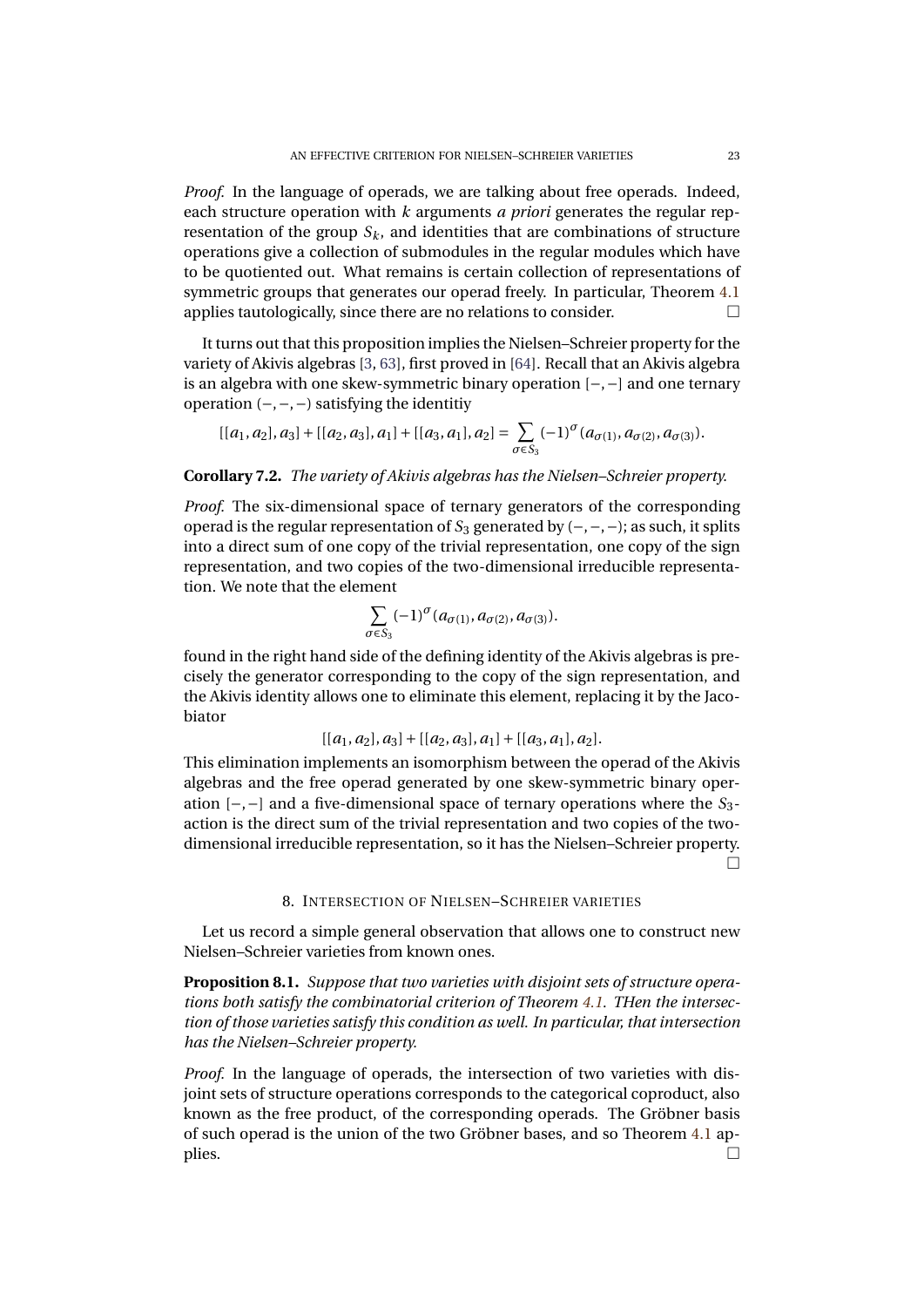Our first observation is that this result applies to Lie-admissible algebras [\[5\]](#page-28-20). Recall that a Lie-admissible algebra is an algebra with one binary operation satisfying the identitiy

$$
\sum_{\sigma \in S_3} (-1)^{\sigma} \left( (a_{\sigma(1)} a_{\sigma(2)}) a_{\sigma(3)} - a_{\sigma(1)} (a_{\sigma(2)} a_{\sigma(3)}) \right) = 0.
$$

<span id="page-25-0"></span>**Corollary 8.2.** *The variety of Lie-admissible algebras has the Nielsen–Schreier property.*

*Proof.* In terms of the operations  $a_1 \circ a_2 = a_1 a_2 + a_2 a_1$  and  $[a_1, a_2] = a_1 a_2 - a_2 a_1$ , the Lie admissibility relation becomes the Jacobi identity for the second operation (this observation goes back to [\[48\]](#page-29-23)). Thus, the variety of Lie-admissible algebras is the intersection of the variety of Lie algebras and the variety of all commutative algebras, both of which satisfy the combinatorial conditions of Theorem 4.1

#### 9. PARAMETRIC FAMILIES OF NIELSEN–SCHREIER VARIETIES

9.1. **Deformation of right-normed third power nil identity.** Our methods lead to the following rather striking generalization of a result of the second author who proved that the variety of algebras satisfying the identity  $xx^2 = 0$  has the Nielsen–Schreier property.

<span id="page-25-1"></span>**Theorem 9.1.** *For every*  $\alpha \neq 1$ *, the variety of algebras satisfying the identity* 

$$
xx^2 + \alpha x^2 x = 0
$$

*has the Nielsen–Schreier property.*

*Proof.* This identity is equivalent to the multilinear one

$$
\sum_{\sigma \in S_3} \left( a_{\sigma(1)}(a_{\sigma(2)}a_{\sigma(3)}) + \alpha (a_{\sigma(1)}a_{\sigma(2)}) a_{\sigma(3)} \right) = 0.
$$

It will be convenient to present our variety via the symmetrized and the skewsymmetrized operations  $a_1 \circ a_2 = a_1 a_2 + a_2 a_1$  and  $[a_1, a_2] = a_1 a_2 - a_2 a_1$ . In the language of shuffle operads, our identity becomes



If  $\alpha \neq 1$ , then this relation has the leading term

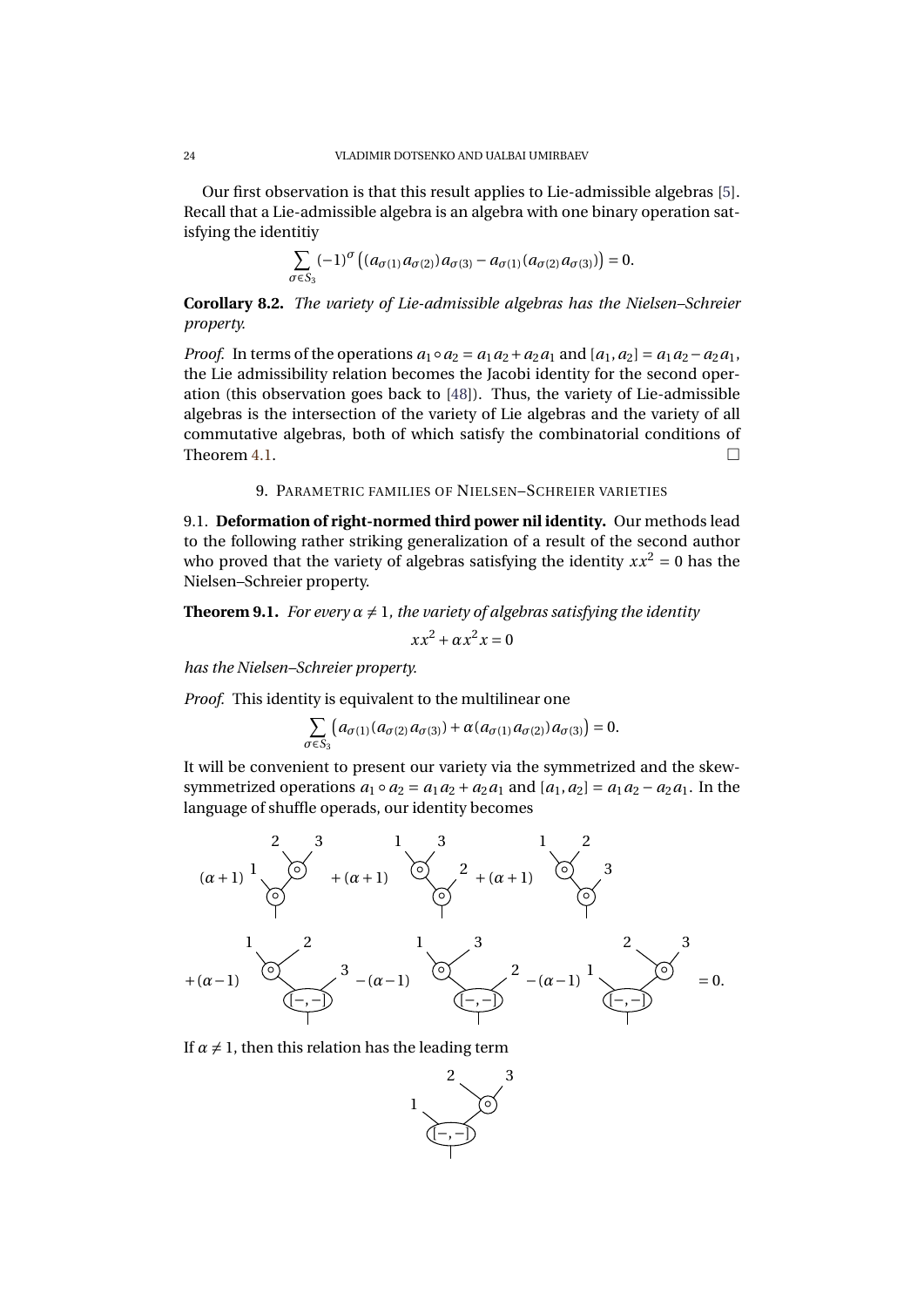for the reverse graded path-lexicographic ordering corresponding to the ordering

$$
[-,-]>(-\circ-)
$$

of generators, and the leading term



for the graded path-lexicographic ordering corresponding to the ordering

$$
[-,-]>(-\circ-)
$$

of generators. Since these monomials have no self-overlaps, the given relation forms a Gröbner basis in both cases. We note that the combinatorial conditions of Theorem [4.1](#page-17-0) are satisfied, completing the proof.  $\Box$ 

In particular, setting  $\alpha = -1$ , we see that the variety of algebras satisfying the identity  $xx^2 = x^2x$ , that is the variety of third power associative algebras, has the Nielsen–Schreier property. This obviously fails for the variety of all power associative algebras, which is defined, by a remarkable result of Albert [\[4,](#page-28-21) [5\]](#page-28-20) by the above identity together with just one extra identity  $(x^2 x)x = x^2 x^2$ .

9.2. **Alia and one-sided alia algebras.** Recall that alia (anti-Lie-admissible) algebras [\[26\]](#page-29-24) are the algebras with the following identity for the symmetrized and the skew-symmetrized operations:

$$
[a_1, a_2] \circ a_3 + [a_2, a_3] \circ a_1 + [a_3, a_1] \circ a_2 = 0.
$$

In the same paper one finds the definition of a left alia algebra as the algebra satisfying the identity

$$
[a_1, a_2]a_3 + [a_2, a_3]a_1 + [a_3, a_1]a_2 = 0,
$$

and the "opposite" definition of a right alia algebra as the algebra satisfying the identity

 $a_3[a_1, a_2] + a_1[a_2, a_3] + a_2[a_3, a_1] = 0.$ 

We shall show that the corresponding varieties have the Nielsen–Schreier property, proving the following general result.

**Theorem 9.2.** *For any α, the variety of algebras satisfying the identity*

 $a_3[a_1, a_2] + a_1[a_2, a_3] + a_2[a_3, a_1] + a((a_1, a_2)a_3 + [a_2, a_3]a_1 + [a_3, a_1]a_2) = 0$ *has the Nielsen–Schreier property.*

*Proof.* For  $\alpha = -1$ , we obtain the variety of Lie-admissible algebras, so Corol-lary [8.2](#page-25-0) applies. Suppose that  $\alpha \neq -1$ . Analogous to the proof of Theorem [9.1:](#page-25-1) if we write everything in terms of the symmetrized and the skew-symmetrized operations, we obtain, for the two orderings of interest, the leading terms

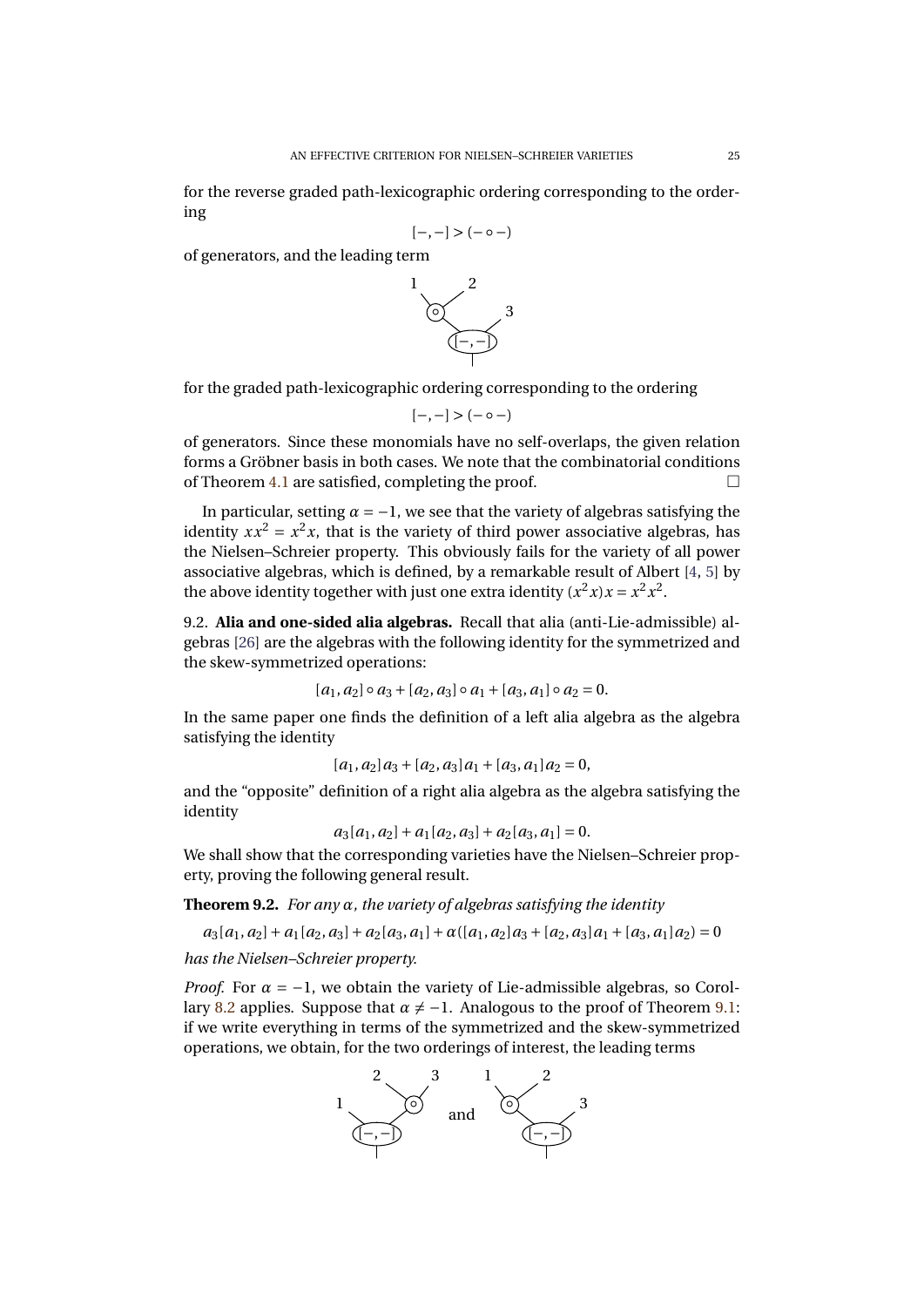respectively. In each case, there are no self-overlaps, so we obtain a Gröbner basis, and Theorem [4.1](#page-17-0) applies.

#### 10. INCREASING DEGREES OF IDENTITIES

<span id="page-27-0"></span>One may also adapt the proof of Theorem [9.1](#page-25-1) to establish the following result.

**Theorem 10.1.** *For every degree*  $n \geq 1$ *, the variety of algebras satisfying the right nil identity*

$$
x(x(\cdots (xx^2)))=0
$$

*has the Nielsen–Schreier property.*

*Proof.* This identity is equivalent to the multilinear one

$$
\sum_{\sigma\in S_n} a_{\sigma(1)}(a_{\sigma(2)}(\cdots(a_{\sigma(n-2)}(a_{\sigma(n-1)}a_{\sigma(n)})))) = 0.
$$

Let us use, once again, the symmetrized and the skew-symmetrized operations  $a_1 \circ a_2 = a_1 a_2 + a_2 a_1$  and  $[a_1, a_2] = a_1 a_2 - a_2 a_1$ . For the reverse graded pathlexicographic ordering corresponding to the ordering

$$
[-,-]>(-\circ-)
$$

of generators, this identity has as the leading term the only right comb with all the vertices but the one at the top labelled [−,−], and the top vertex labelled −◦−. For the graded path-lexicographic ordering corresponding to the ordering

$$
[-,-]>(-\circ-)
$$

of generators, this identity has as the leading term the left comb with all the vertices but the one at the top labelled  $[-,-]$ , the top vertex labelled  $- \circ -$ , and the leaves labelled  $1, \ldots, n$  in the planar order. In each case, there are no self-overlaps, so we obtain a Gröbner basis, and Theorem [4.1](#page-17-0) applies.

#### ACKNOWLEDGEMENTS

We wish to dedicate this paper to the memory of Vyacheslav Alexandrovich Artamonov who passed away in June 2021. Not only had he been interested in Nielsen–Schreier varieties of algebras throughout his mathematical life [\[7,](#page-28-13) [8,](#page-28-6) [9,](#page-28-22) [10\]](#page-28-1), but also his mathematical heritage is strongly connected with the operad theory: while operads were first defined by J. P. May in 1971 in his work on iterated loop spaces [\[37,](#page-29-25) [49\]](#page-29-26), the same notion seems to have been first introduced under a much more technical name of a "clone of multilinear operations" in Artamonov's 1969 paper [\[6\]](#page-28-23).

The first author was supported by Institut Universitaire de France, by Fellowship USIAS-2021-061 of the University of Strasbourg Institute for Advanced Study through the French national program "Investment for the future" (IdEx-Unistra), and by the French national research agency (project ANR-20-CE40- 0016). The second author is supported by the grant of the Ministry of Education and Science of the Republic of Kazakhstan (project AP09261086). A significant part of this work was completed during the time both authors spent at Max Planck Institute for Mathematics in Bonn, and they wish to express their gratitude to that institution for hospitality and excellent working conditions.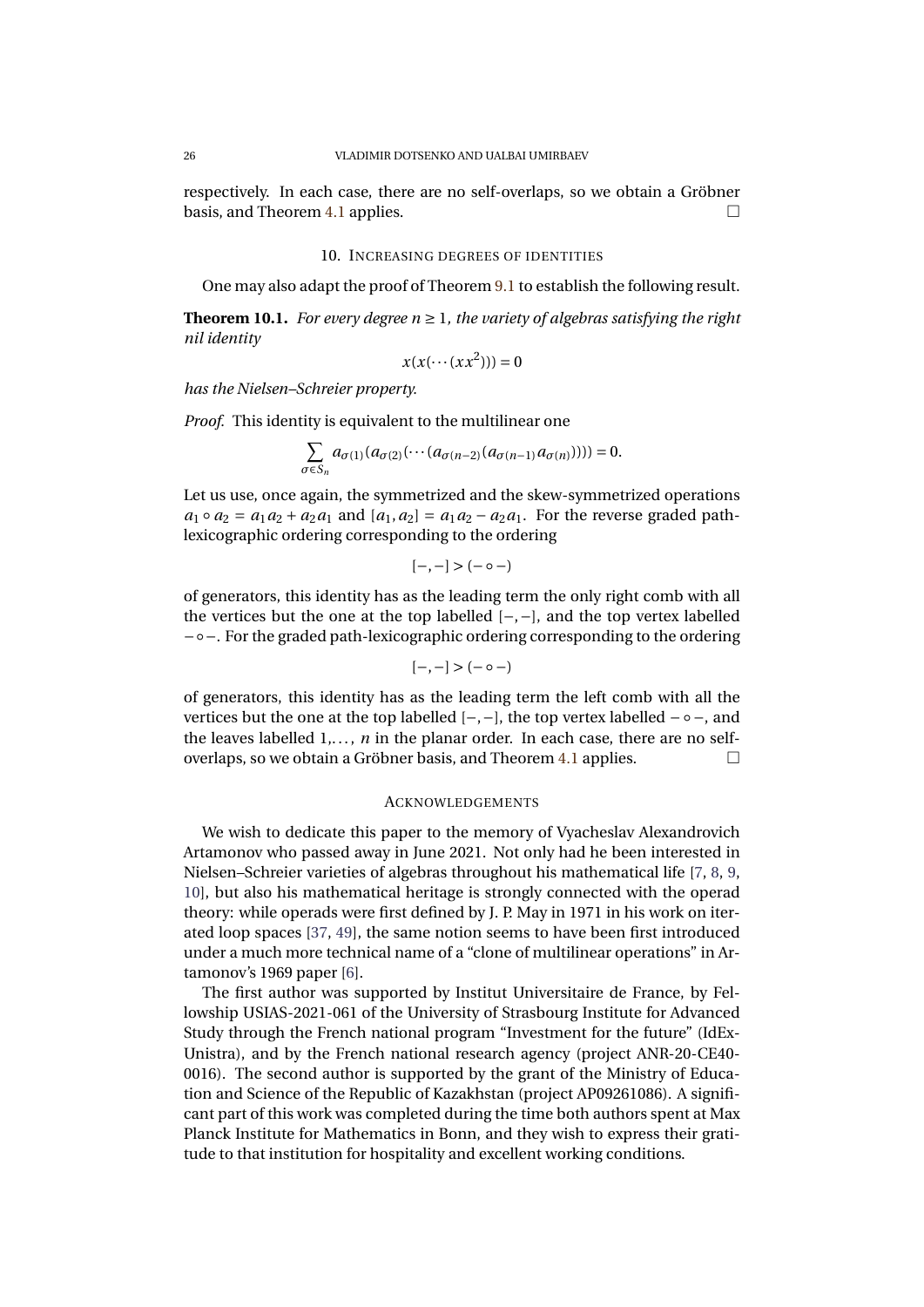#### **REFERENCES**

- <span id="page-28-0"></span>[1] Dniester notebook: unsolved problems in the theory of rings and modules. In Mikhail V. Kochetov, V. T. Filippov, V. K. Kharchenko, and I. P. Shestakov, editors, *Non-associative algebra and its applications*, volume 246 of *Lect. Notes Pure Appl. Math.*, pages 461–516. Chapman & Hall/CRC, Boca Raton, FL, 2006. Translated from the 1993 Russian edition [MR1310114] by Murray R. Bremner and Mikhail V. Kochetov and edited by V. T. Filippov, V. K. Kharchenko and I. P. Shestakov.
- <span id="page-28-8"></span>[2] Marcelo Aguiar and Swapneel Mahajan. *Monoidal functors, species and Hopf algebras*, volume 29 of *CRM Monograph Series*. American Mathematical Society, Providence, RI, 2010. With forewords by Kenneth Brown and Stephen Chase and André Joyal.
- <span id="page-28-19"></span>[3] M. A. Akivis. The local algebras of a multidimensional three-web. *Sibirsk. Mat. Ž.*, 17(1):5–11, 237, 1976.
- <span id="page-28-21"></span>[4] A. A. Albert. On the power-associativity of rings. *Summa Brasil. Math.*, 2(2):21–32, 1948.
- <span id="page-28-20"></span>[5] A. A. Albert. Power-associative rings. *Trans. Amer. Math. Soc.*, 64:552–593, 1948.
- <span id="page-28-23"></span>[6] V. A. Artamonov. Clones of multilinear operations and multiple operator algebras. *Uspehi Mat. Nauk*, 24(1 (145)):47–59, 1969.
- <span id="page-28-13"></span>[7] V. A. Artamonov. Review of the article "Schreier varieties of linear Ω-algebras." by M. S. Burgin. *Mathematical Reviews*, 417028, 1974.
- <span id="page-28-6"></span>[8] V. A. Artamonov and M. S. Burgin. Certain properties of subalgebras in varieties of linear Ωalgebras. *Mat. Sb. (N.S.)*, 87(129):67–82, 1972.
- <span id="page-28-22"></span>[9] V. A. Artamonov, A. V. Klimakov, A. A. Mikhalëv, and A. V. Mikhalëv. Primitive and almost primitive elements of free algebras of Schreier varieties. *Fundam. Prikl. Mat.*, 21(2):3–35, 2016.
- <span id="page-28-1"></span>[10] Vyacheslav A. Artamonov, Alexander A. Mikhalev, and Alexander V. Mikhalev. Combinatorial properties of free algebras of Schreier varieties. In *Polynomial identities and combinatorial methods (Pantelleria, 2001)*, volume 235 of *Lecture Notes in Pure and Appl. Math.*, pages 47– 99. Dekker, New York, 2003.
- <span id="page-28-2"></span>[11] Ju. A. Bahturin. Two remarks on Lie algebra varieties. *Mat. Zametki*, 4:387–398, 1968.
- <span id="page-28-11"></span>[12] Clemens Berger and Ieke Moerdijk. On the derived category of an algebra over an operad. *Georgian Math. J.*, 16(1):13–28, 2009.
- <span id="page-28-7"></span>[13] F. Bergeron, G. Labelle, and P. Leroux. *Combinatorial species and tree-like structures*, volume 67 of *Encyclopedia of Mathematics and its Applications*. Cambridge University Press, Cambridge, 1998. Translated from the 1994 French original by Margaret Readdy, With a foreword by Gian-Carlo Rota.
- <span id="page-28-14"></span>[14] A. Bloh. On a generalization of the concept of Lie algebra. *Dokl. Akad. Nauk SSSR*, 165:471– 473, 1965.
- <span id="page-28-4"></span>[15] Murray R. Bremner and Vladimir Dotsenko. *Algebraic operads: an algorithmic companion*. CRC Press, Boca Raton, FL, 2016.
- <span id="page-28-15"></span>[16] Dietrich Burde and Alice Fialowski. Jacobi-Jordan algebras. *Linear Algebra Appl.*, 459:586– 594, 2014.
- <span id="page-28-12"></span>[17] M. S. Burgin. Schreier varieties of linear Ω-algebras. *Mat. Sb. (N.S.)*, 93(135):554–572, 630, 1974.
- <span id="page-28-16"></span>[18] Frédéric Chapoton and Muriel Livernet. Pre-Lie algebras and the rooted trees operad. *Internat. Math. Res. Notices*, (8):395–408, 2001.
- <span id="page-28-3"></span>[19] Evgeny Chibrikov. On free Sabinin algebras. *Comm. Algebra*, 39(11):4014–4035, 2011.
- <span id="page-28-18"></span>[20] V. V. Dotsenko and A. S. Khoroshkin. Character formulas for the operad of a pair of compatible brackets and for the bi-Hamiltonian operad. *Funktsional. Anal. i Prilozhen.*, 41(1):1–22, 96, 2007.
- <span id="page-28-10"></span>[21] Vladimir Dotsenko. Freeness theorems for operads via Gröbner bases. In *OPERADS 2009*, volume 26 of *Sémin. Congr.*, pages 61–76. Soc. Math. France, Paris, 2013.
- <span id="page-28-9"></span>[22] Vladimir Dotsenko. Word operads and admissible orderings. *Appl. Categ. Structures*, 28(4):595–600, 2020.
- <span id="page-28-17"></span>[23] Vladimir Dotsenko and Oisín Flynn-Connolly. The Schur functor of universal enveloping pre-Lie algebra. 2020.
- <span id="page-28-5"></span>[24] Vladimir Dotsenko and Anton Khoroshkin. Gröbner bases for operads. *Duke Math. J.*, 153(2):363–396, 2010.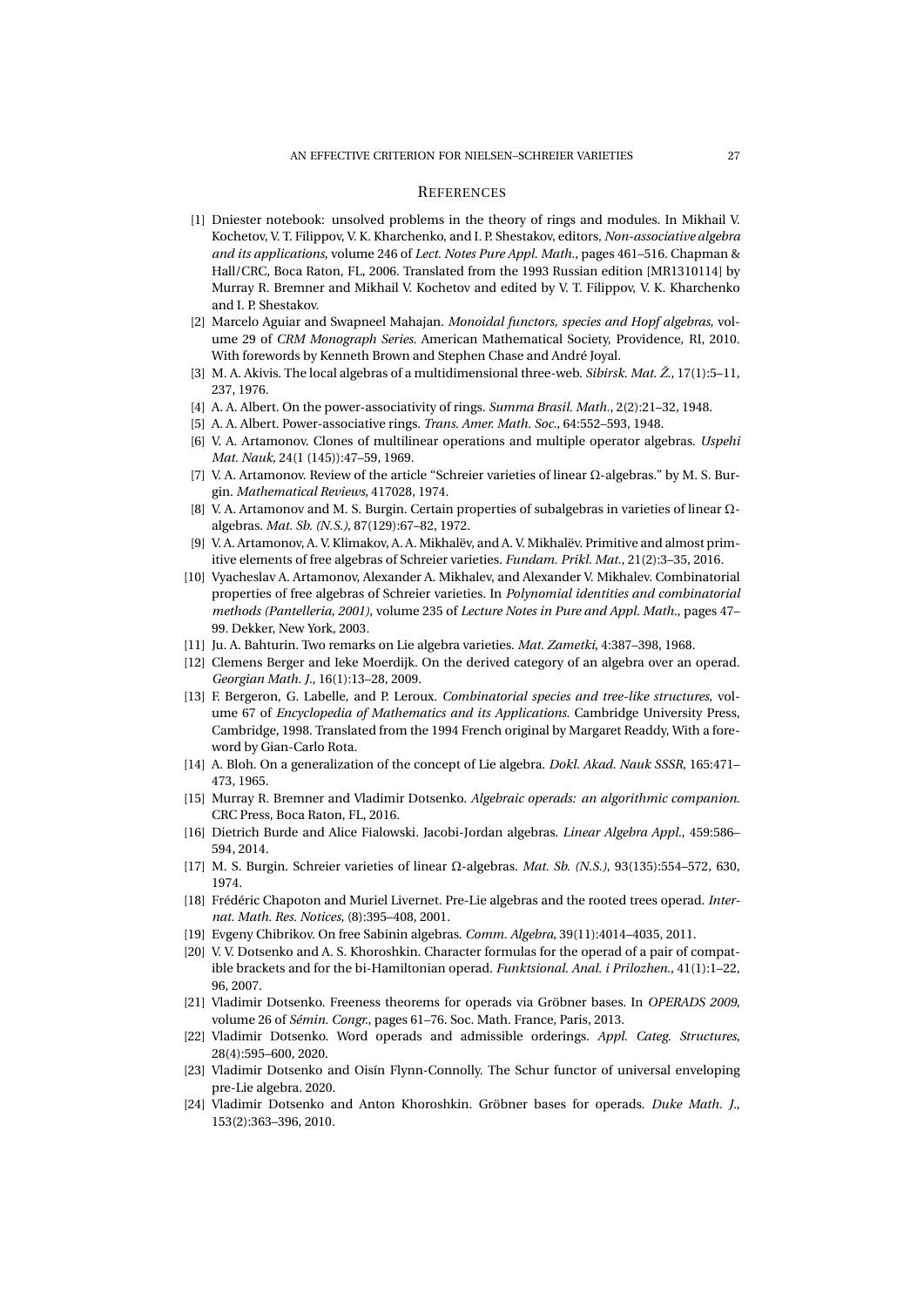- <span id="page-29-6"></span>[25] Vladimir Dotsenko and Pedro Tamaroff. Endofunctors and Poincaré-Birkhoff-Witt theorems. *Int. Math. Res. Not. IMRN*, (16):12670–12690, 2021.
- <span id="page-29-24"></span>[26] A. S. Dzhumadil'daev. Algebras with skew-symmetric identities of degree 3. *Sovrem. Mat. Prilozh.*, (60, Algebra):13–31, 2008.
- <span id="page-29-14"></span>[27] Samuel Eilenberg. Homological dimension and syzygies. *Ann. of Math. (2)*, 64:328–336, 1956.
- <span id="page-29-1"></span>[28] Benoit Fresse. Cogroups in algebras over an operad are free algebras. *Comment. Math. Helv.*, 73(4):637–676, 1998.
- <span id="page-29-13"></span>[29] Benoit Fresse. *Modules over operads and functors*, volume 1967 of *Lecture Notes in Mathematics*. Springer-Verlag, Berlin, 2009.
- <span id="page-29-16"></span>[30] Victor Ginzburg and Mikhail Kapranov. Koszul duality for operads. *Duke Math. J.*, 76(1):203– 272, 1994.
- <span id="page-29-10"></span>[31] A. L. Gorodentsev, A. S. Khoroshkin, and A. N. Rudakov. On syzygies of highest weight orbits. In *Moscow Seminar on Mathematical Physics. II*, volume 221 of *Amer. Math. Soc. Transl. Ser. 2*, pages 79–120. Amer. Math. Soc., Providence, RI, 2007.
- <span id="page-29-0"></span>[32] Michiel Hazewinkel. Niceness theorems. In *Differential equations: geometry, symmetries and integrability*, volume 5 of *Abel Symp.*, pages 107–150. Springer, Berlin, 2009.
- <span id="page-29-22"></span>[33] David Pokrass Jacobs. The Albert nonassociative algebra system: A progress report. In Malcolm A. H. MacCallum, editor, *Proceedings of the International Symposium on Symbolic and Algebraic Computation, ISSAC '94, Oxford, UK, July 20-22, 1994*, pages 41–44. ACM, 1994.
- <span id="page-29-15"></span>[34] Nathan Jacobson. *Structure and representations of Jordan algebras*. American Mathematical Society Colloquium Publications, Vol. XXXIX. American Mathematical Society, Providence, R.I., 1968.
- <span id="page-29-11"></span>[35] André Joyal. Une théorie combinatoire des séries formelles. *Adv. in Math.*, 42(1):1–82, 1981.
- <span id="page-29-17"></span>[36] M. Kapranov and Yu. Manin. Modules and Morita theorem for operads. *Amer. J. Math.*, 123(5):811–838, 2001.
- <span id="page-29-25"></span>[37] G. M. Kelly. On the operads of J. P. May. *Repr. Theory Appl. Categ.*, (13):1–13, 2005.
- <span id="page-29-18"></span>[38] Anton Khoroshkin. PBW property for associative universal enveloping algebras over an operad. *Int. Math. Res. Not. IMRN*, (4):3106–3143, 2022.
- <span id="page-29-21"></span>[39] D. Kh. Kozybaev. On the structure of universal multiplicative algebras of free right- symmetric algebras. *Vest. Kaz. Nat. Univ.*, 54(3):3–9, 2007.
- <span id="page-29-20"></span>[40] D. Kh. Kozybaev and U. U. Umirbaev. The Magnus embedding for right-symmetric algebras. *Sibirsk. Mat. Zh.*, 45(3):592–599, 2004.
- <span id="page-29-19"></span>[41] Daniyar Kozybaev, Leonid Makar-Limanov, and Ualbai Umirbaev. The Freiheitssatz and the automorphisms of free right-symmetric algebras. *Asian-Eur. J. Math.*, 1(2):243–254, 2008.
- <span id="page-29-2"></span>[42] A. Kurosh. Non-associative free algebras and free products of algebras. *Rec. Math. [Mat. Sbornik] N.S.*, 20(62):239–262, 1947.
- <span id="page-29-3"></span>[43] A. G. Kuroš. Free sums of multiple operator algebras. *Sibirsk. Mat. Ž.*, 1:62–70; correction, 638, 1960.
- <span id="page-29-9"></span>[44] Jacques Lewin. On Schreier varieties of linear algebras. *Trans. Amer. Math. Soc.*, 132:553–562, 1968.
- <span id="page-29-12"></span>[45] Jean-Louis Loday and María Ronco. Permutads. *J. Combin. Theory Ser. A*, 120(2):340–365, 2013.
- <span id="page-29-8"></span>[46] Jean-Louis Loday and Bruno Vallette. *Algebraic operads*, volume 346 of *Grundlehren der mathematischen Wissenschaften [Fundamental Principles of Mathematical Sciences]*. Springer, Heidelberg, 2012.
- <span id="page-29-7"></span>[47] Saunders MacLane. *Categories for the working mathematician*. Graduate Texts in Mathematics, Vol. 5. Springer-Verlag, New York-Berlin, 1971.
- <span id="page-29-23"></span>[48] M. Markl and E. Remm. Algebras with one operation including Poisson and other Lieadmissible algebras. *J. Algebra*, 299(1):171–189, 2006.
- <span id="page-29-26"></span>[49] J. P. May. *The geometry of iterated loop spaces*. Lecture Notes in Mathematics, Vol. 271. Springer-Verlag, Berlin-New York, 1972.
- <span id="page-29-4"></span>[50] A. A. Mikhalëv. Subalgebras of free colored Lie superalgebras. *Mat. Zametki*, 37(5):653–661, 779, 1985.
- <span id="page-29-5"></span>[51] A. A. Mikhalëv. Subalgebras of free Lie *p*-superalgebras. *Mat. Zametki*, 43(2):178–191, 300, 1988.